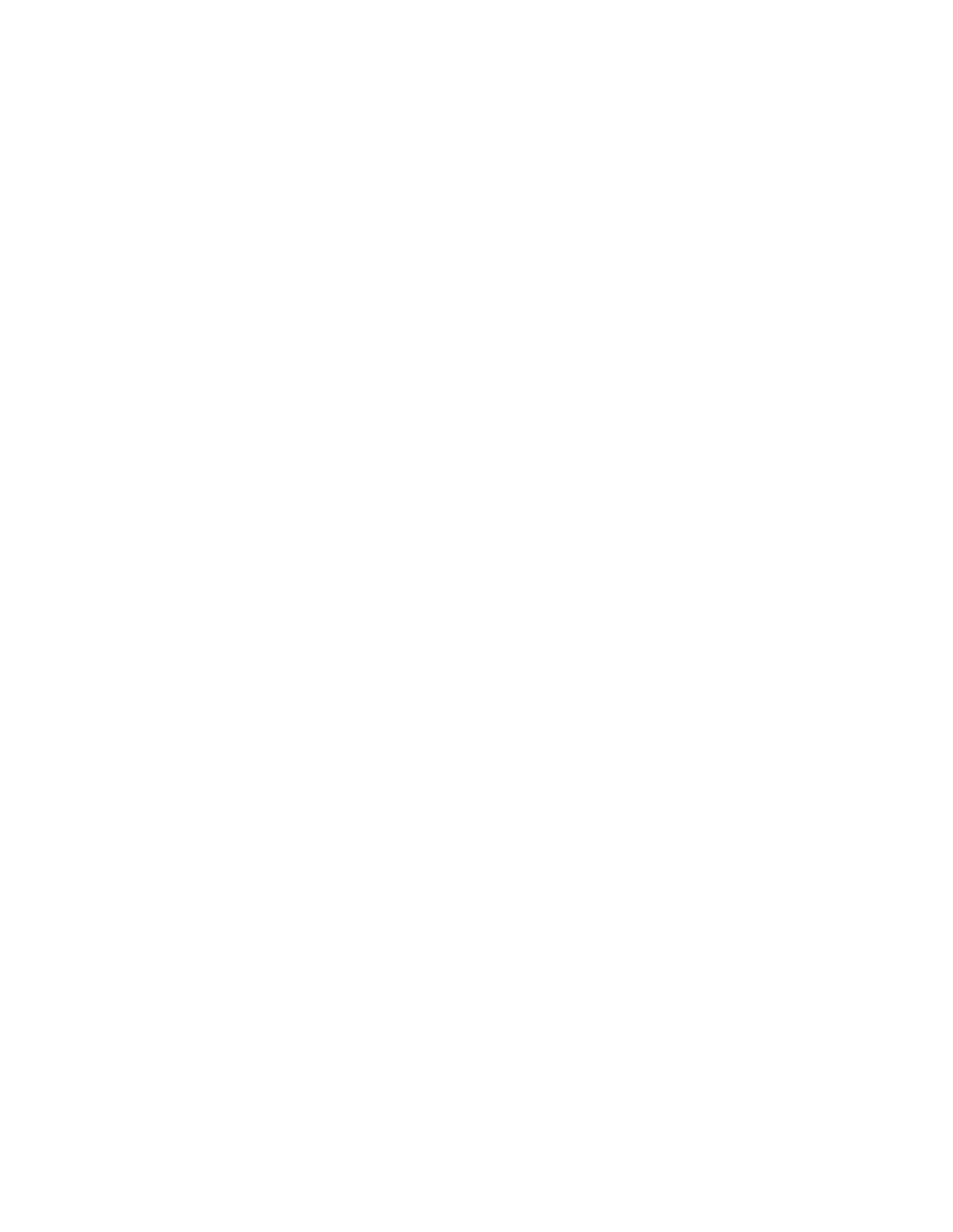# **The Employment Instability, Family Well-being, and Social Policy Network (EINet)**

is funded by and housed in the University of Chicago School of Social Service Administration.

EINet provides a venue for scholars and professionals to interact, collaborate, and develop new research infrastructure to better understand the causes and consequences of employment instability. EINet is particularly concerned with promoting research about instability in the low-wage labor market and its effects on family well-being.

For more information, please contact: **Susan Lambert, Associate Professor and Principal Investigator The University of Chicago School of Social Service Administration slambert@uchicago.edu**

**ssascholars.uchicago.edu/einet**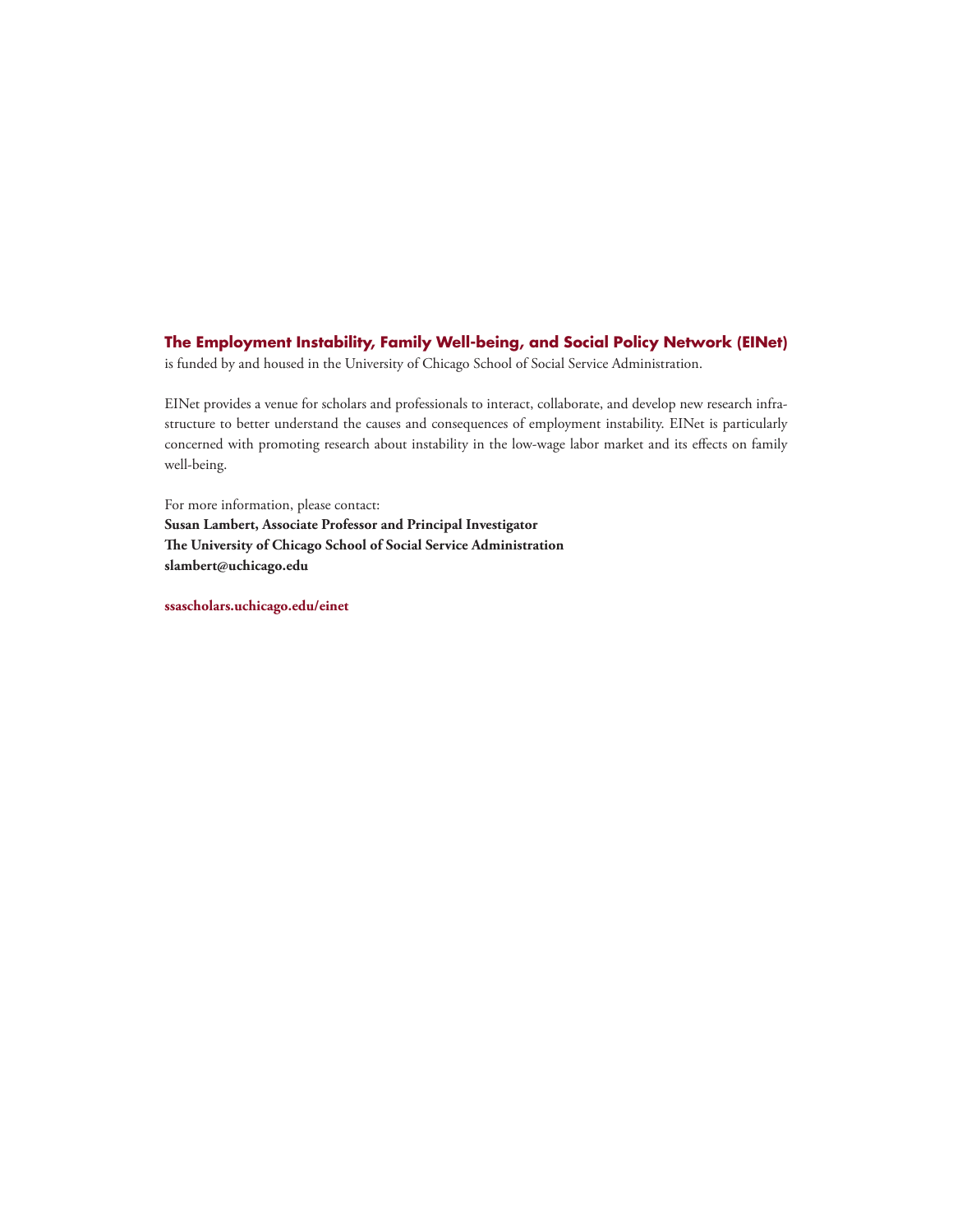# MEASURING PRECARIOUS WORK SCHEDULES

#### A WORKING PAPER OF THE EINet MEASUREMENT GROUP

Susan J. Lambert | University of Chicago School of Social Service Administration Julia R. Henly | University of Chicago School of Social Service Administration November, 2014

tudies of employer practices in different nations and industries reveal how the "just-in-time" scheduling practices that today's employers use to contain outlays for labor often result in fluctuating and unpredictable work ing practices that today's employers use to contain outlays for labor often result in fluctuating and unpredictable work hours over which employees have little control (Carré & Tilly, 2008; Lambert, Haley-Lock, & Henly, 2012; McCrate, Lambert, & Henly, 2013). Complementary research on the experiences of workers provides evidence that fluctuating and unpredictable work hours contribute to job turnover, interfere with workers' nonwork activities such as setting up healthcare appointments and securing reliable child care, and create work-to-family conflict and stress (Henly & Lambert, 2014; Henly, Shaefer, & Waxman, 2006; Perry-Jenkins, 2005; Zeytinoglu, Lillevik, Seaton, & Moruz, 2004). However, these studies of *precarious work schedules* are not based on nationally representative samples of workers, raising questions about the prevalence of problematic scheduling practices across the labor market. Moreover, without measures of multiple dimensions of precarious work schedules within the same national survey, it is impossible to examine the relationship between these multiple measures or to identify their unique contributions to a range of employment outcomes regularly examined by researchers.

In this working paper, we suggest new possibilities for measuring unpredictable and fluctuating hours, as well as two other dimensions of work schedules that research has already established hold critical implications for worker and family well-being, namely nonstandard work timing and employee control over work schedules (e.g., Golden, 2001; Kelly, Moen, & Tranby, 2011; Li et al., 2013; McCrate, 2012; Presser, 2003; Presser & Ward, 2011). Our recommendations reflect insights gained from analyzing a set of new and revised survey items that were included in a recent round (Round 15) of the National Longitudinal Survey of Youth 1997 Cohort (NLSY97) and that were designed to tap into each of these four dimensions of work schedules.<sup>1</sup> We also provide estimates of the validity of self-report data on some of these items from a mixed-methods study of retail workers, which allows us to compare workers' self-reports of work hours to data from the firm's payroll system.

We begin with an overview of some general concerns about the ways in which work schedules are measured in most existing national surveys. We then discuss the status of measurement on each of four dimensions of work schedules and, in each case, recommend a set of items that we believe would lead to advancement in knowledge about precarious work schedules.

1 The NLSY97 is a panel study of a representative sample of US residents born between 1980 and 1984. Respondents were 26 to 32 years old when they responded to the items included in the survey. For more details on the sample and study see Lambert, Fugiel, & Henly, 2014.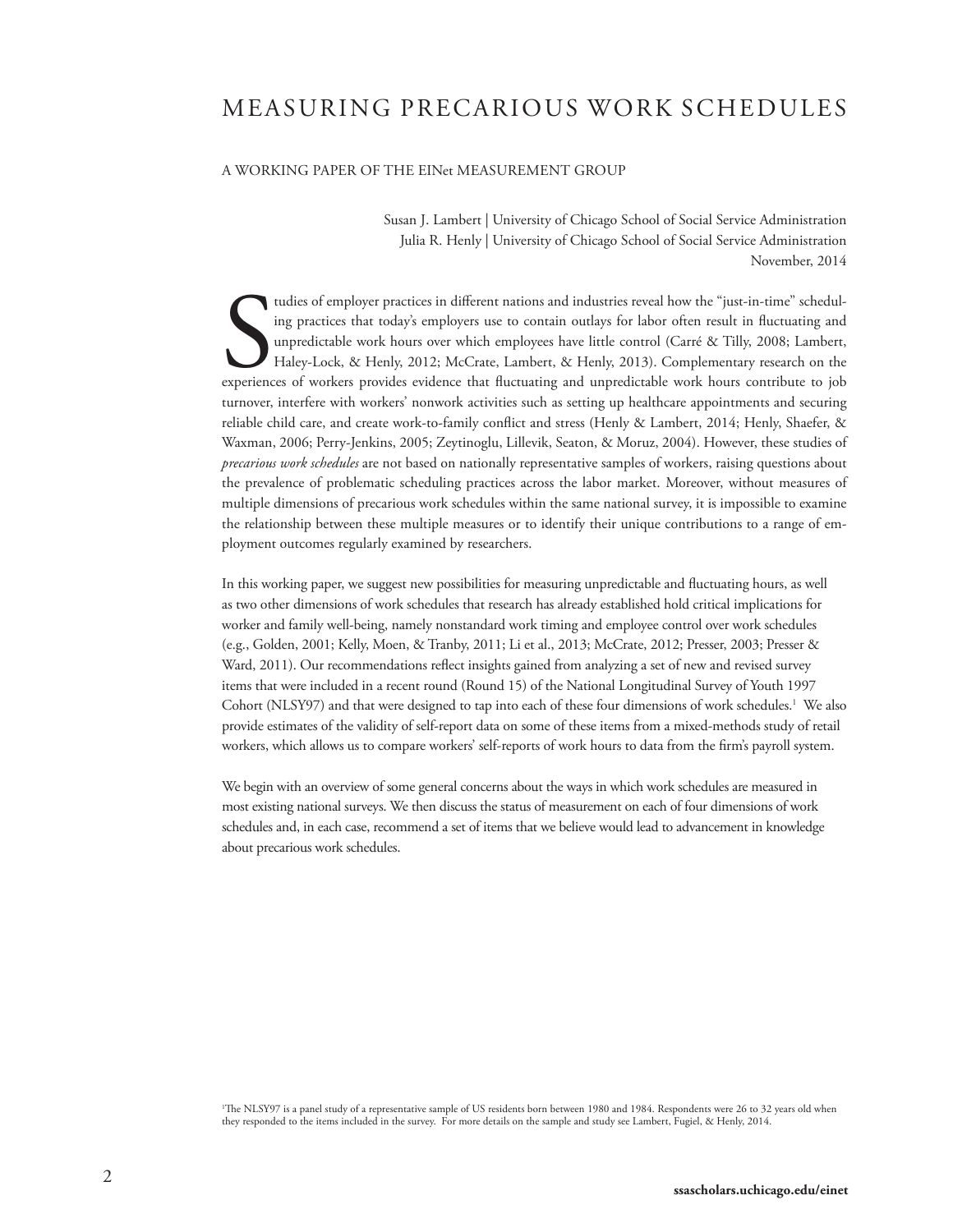#### **GENERAL CONCERNS WITH EXISTING MEASURES IN NATIONAL DATA SETS**

 Several national surveys include indicators of work hours and schedules. Especially common are survey items that address an individual's usual work schedule in terms of the number of work hours, the timing of work, and the degree of flexibility or control a worker has over her work schedule.2 Many of these survey items originated at a time when full-time jobs with stable schedules were believed to be more normative than they are today. These survey items smooth variation in work hours by asking respondents to report a single estimate, commonly either their usual hours of work or the number of hours they worked last week. Many surveys also include items about whether respondents usually work a dayshift or at another time during the day. A focus on what is usual or typical facilitates the ability of researchers to present summary statistics about workers' schedules, especially the timing of work and the number of hours worked and, in the case of work hours, to also extrapolate earnings. However, without additional items that gather information on divergence from the "usual," these items make it impossible to examine fluctuations in work schedule timing and hours. Another issue of concern is that many existing items that address nonstandard timing and schedule control employ forced choice or yes/no response alternatives, making it difficult to assess the range and frequency of variations in the timing of work or the degree of control over a schedule that an employee has relative to her employer.

Moreover, many surveys do not include items that capture multiple dimensions of work schedules, and the items themselves sometimes confound dimensions in ways that make findings difficult to interpret. For example, dozens of studies use national data sets to examine the health and well-being of workers whose schedules require them to work nonstandard hours. However, the measures used often conflate unsocial timing (e.g., evenings and weekends) with hour fluctuations (e.g., variable hours). Several recent studies of low-income workers do examine multiple dimensions of work schedules; however, most of this research has been limited to particular sectors of the labor market and has not included comparisons to higher-income or salaried workers (Haley-Lock, 2011; Henly & Lambert, 2014; Luce & Fujita, 2012; Luce et al., 2014). The lack of attention in the national surveys to multiple dimensions of work schedules has constrained researchers' ability to consider the ramifications of a full range of work-hour configurations for workers and families across the labor market.

The two dimensions of work schedules that are most commonly included in national surveys address schedule control and nonstandard timing. Analyses of these items demonstrate the contributions to understanding gained by examining them in combination with one another and at different levels of the labor market. For example, Golden (2001) shows that working at night, but not in the evening, is associated with less work schedule control. Our initial analyses of the new items on work schedules from the NLSY97 similarly highlight the advantages of examining different combinations of work hour dimensions. In examining fluctuations in work hours in combination with employee control over timing, we find that variations in weekly work hours look more like desired flexibility at the top of the labor market, but more like unwanted instability at the other end. In general, the NLSY analyses suggest that precarious scheduling can take different forms in different jobs and for different workers, as some groups seem to be able to avoid one or more dimensions of problematic scheduling practices while remaining at higher risk along other dimensions (Lambert, Fugiel, & Henly, 2014).

<sup>2</sup> In preparing this working paper, we reviewed several national surveys, including the Panel Study of Income Dynamics (PSID), the Current Population Survey (CPS), the National Survey of Families and Households (NSFH), the National Longitudinal Survey of Youth 1979 and 1997 (NLSY79; NLSY97); the National Study of the Changing Workforce (NSCW), the Survey of Income and Public Program Participation (SIPP), the General Social Survey (GSS), the GSS Quality of Work Life (QWL) module and *International Social Survey Programme* (ISSP). In some cases, work schedule items are included as part of the core survey instrument, although in several cases work schedule items can be found in a separate module or supplement administered to a subsample of the core sample. It is not our intention to provide a systematic review of these data sets, and in this working paper we do not identify which survey waves, supplements, or modules within a survey the particular items of interest can be found. We refer to the surveys by their acronyms throughout the working paper.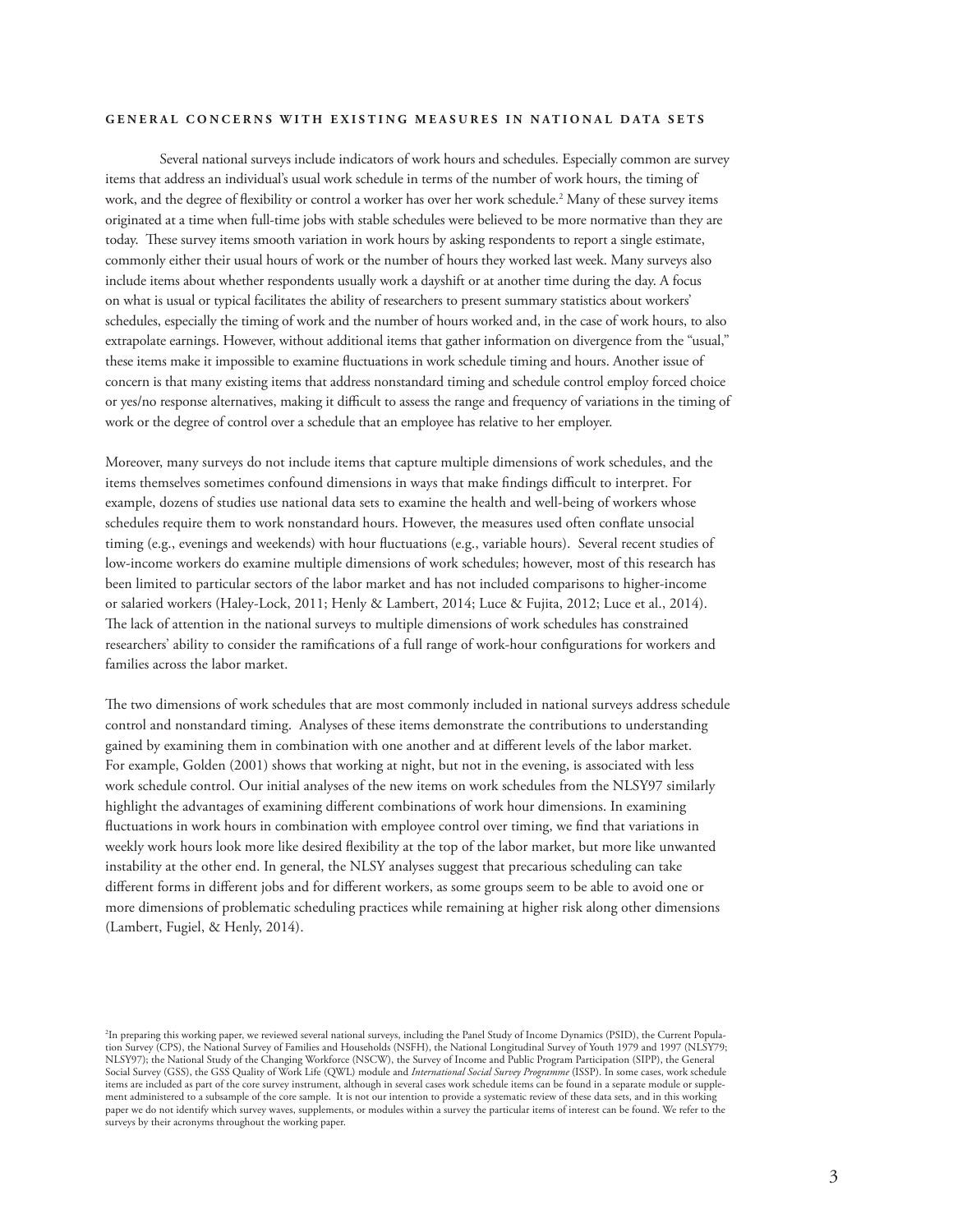We think that there is merit to developing measures that tap, as distinctly as possible, different dimensions of work schedules because the importance of each dimension for worker and family well-being may vary depending on workers' occupational conditions and personal circumstances. For example, McCrate (2012) shows that control over work schedule variability is more widely available to more advantaged workers, and Golden and Wiens-Tuers (2005) find that the implications of overtime work for perceived job satisfaction and job security depend on whether or not the overtime hours are voluntary. In order to examine the intersection of different dimensions of work schedules across the labor market, survey items will need to be written so that they are relevant to workers who vary in terms of occupational and personal characteristics such as education, race/ethnicity, gender, and caregiving status.

#### **MEASURING MULTIPLE DIMENSIONS OF WORK SCHEDULES**

Below, we discuss approaches to the measurement of four dimensions of work schedules and make recommendations for new and revised survey items. The four dimensions include: number of hours (usual hours and work-hour fluctuations), timing of hours (starting and finishing times, days of week), predictability of hours (advance notice, last minute schedule changes), and schedule control (input into the number and timing of hours). A list of the survey items is included in Appendix A.

#### **1. Number of hours**

In order to increase researchers' capacity to study work hours as a dynamic rather than a static condition of work, we believe it is important that survey items on usual work hours be accompanied by items that capture hour fluctuations.

**Usual number of work hours.** In most national surveys respondents report their "usual" or "typical" hours of work per week, either for hours on multiple jobs (main, second) separately (NLSY 1979, 1997; National Survey of Families and Households [NSFH]; Survey of Income and Public Program Participation [SIPP]) or "at all jobs" combined (Current Population Survey [CPS]; Panel Study of Income Dynamics [PSID]). Instead of asking about usual hours, the General Social Survey (GSS) asks how many hours the respondent worked last week in order to minimize recall bias.<sup>3</sup>

The issue of the extent to which workers reliably report their work hours, usual and otherwise, is of basic concern to all researchers. As part of a mixed-methods case study of a retail apparel firm that we conducted, we are able to compare employees' self-reports of usual work hours via a telephone survey to their work hours as recorded by the firm's payroll system, which records the time each employee clocks in and out of work each day. This comparison allows us to provide an empirical estimate of the accuracy of workers' reports of their work hours.

Table 1 provides summary statistics on employees' responses to the survey questions on usual work hours. According to firm policy, full-time jobs provide between 32 and 40 hours of work. There are no guaranteed minimum number of hours for employees in jobs classified as part-time, and part-time employees can work up to 40 hours a week for sporadic periods of time without having their job reclassified. Employees' selfreports of usual work hours are consistent with these policies.

3 A usual-hours question is asked of respondents who did not work last week but who say they normally work in paid employment.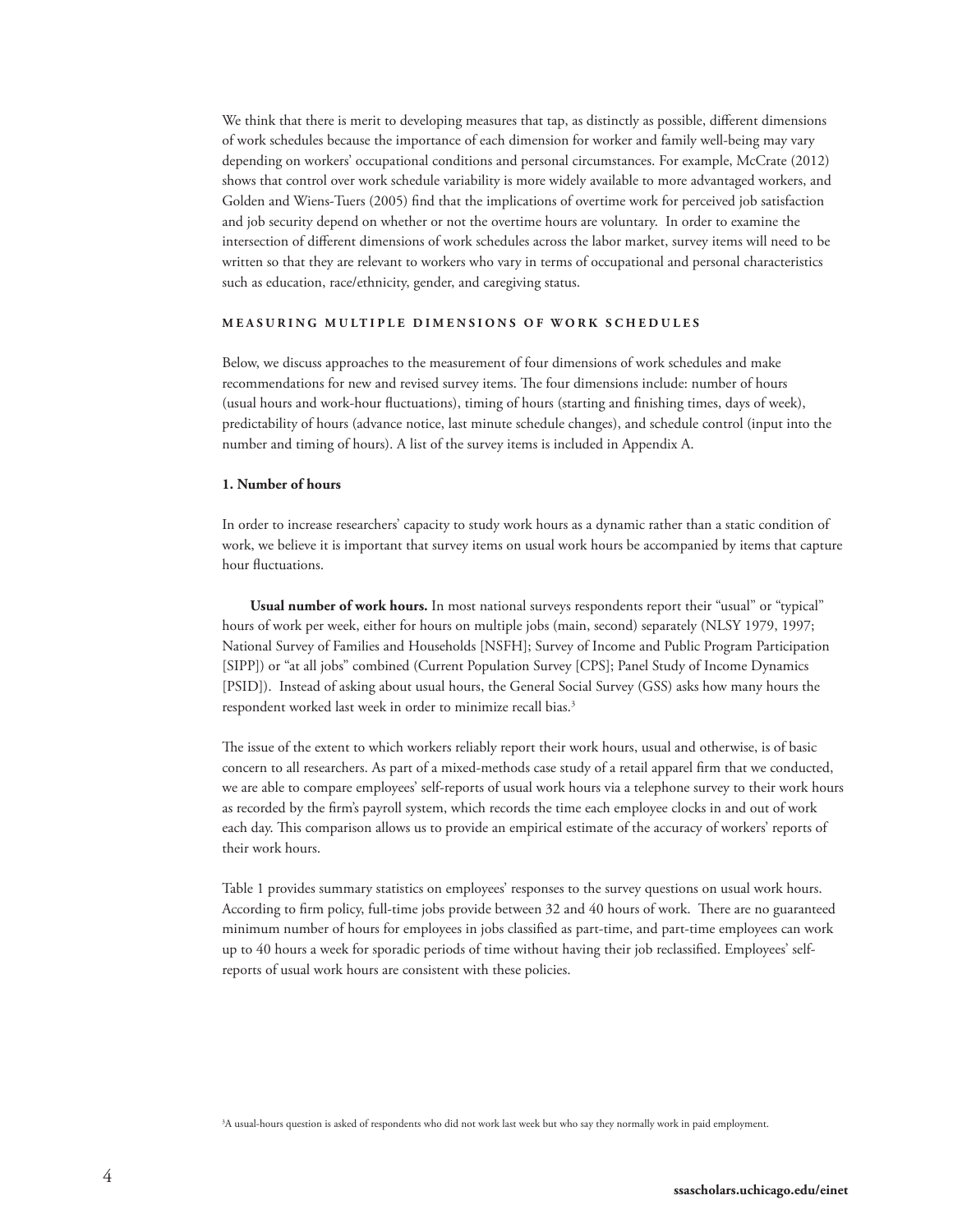|                  | N   | Mean  | <b>Median</b> | S.D.  |
|------------------|-----|-------|---------------|-------|
| Total sample     | 252 | 25.34 | 25.00         | 12.37 |
| <b>Full-time</b> | 93  | 38.32 | 40            | 5.37  |
| Part-time        | 59ء | 17.75 | 18.00         | 8.3   |

**Table 1. Usual work hours from employee self-reports from survey**

Table 2 reports correlations between workers' self-reports of usual work hours and the average number of hours respondents worked as recorded by the firm's payroll system. The table provides correlations for different time periods in order to gain insight into the ability of self-report data to accurately reflect respondents' work hours over shorter and longer periods of time.<sup>4</sup> The table also breaks down the sample by seniority in order to assess whether more senior employees provide more accurate assessments of usual hours.

**Table 2: Correlations between workers' self-report of usual work hours and actual work hours from firm payroll records\***

| Work hours from payroll records |                |                                 |      |                |             |  |  |  |  |  |  |
|---------------------------------|----------------|---------------------------------|------|----------------|-------------|--|--|--|--|--|--|
|                                 | 1 week prior** | 4 weeks prior<br>12 weeks prior |      | 24 weeks prior | All of 2012 |  |  |  |  |  |  |
| <b>Total sample</b>             | .893           | .924                            | .938 | .936           | .930        |  |  |  |  |  |  |
| By seniority                    |                |                                 |      |                |             |  |  |  |  |  |  |
| $>12$ months (n=207)            | .902           | .930                            | .942 | .939           | .935        |  |  |  |  |  |  |
| $< 12$ months (n=45)            | .810           | .876                            | .906 | .908           | .887        |  |  |  |  |  |  |
| $>24$ months (n=157)            | .928           | .932                            | .947 | .948           | .944        |  |  |  |  |  |  |
| $<24$ months (n=95)             | .810           | .896                            | .911 |                | .887        |  |  |  |  |  |  |
| Part-time                       | .724           | .794                            | .838 | .828           | .813        |  |  |  |  |  |  |

\*All correlations are statistically significant at p<.01. \*\*Prior to the date the respondent completed the telephone survey.

As Table 2 shows, the correlations between employees' self-reports of usual work hours and their work hours from the payroll system are strong, regardless of the length of the observation period. Although the correlations are slightly attenuated among employees with less seniority, the correlations between self-reported and payroll hours are still substantial (around .9 in most cases). Estimates of the accuracy of self-reports of usual work hours are somewhat lower when looking at part-time workers separately, especially when compared to payroll records for the prior month. But the correlations between self-reported usual hours and average number of weekly hours worked for longer periods of time exceed .8, providing additional evidence that workers can provide fairly accurate accounts of their usual work hours.

 **Fluctuations in number of work hours.** Few surveys include measures that allow researchers to assess variability in work hours. If respondents report that they cannot answer the 'usual hours' questions because their hours vary too much to do so, some surveys allow for a variable hours code. For example, per the Census Bureau, "hours vary' is a default category that is only offered to respondents who volunteer that their hours vary too much for them to report usual work hours. The National Study of the Changing Workforce (NCSW) includes page-long instructions to interviewers of how to compel reluctant respondents to estimate their usual hours. Respondents may provide usual work hours in response to the survey question, no matter how often or how much their actual

<sup>4</sup> Data from the payroll system were used to first calculate number of hours worked during a day and then added up into weekly work hours for each separate week of 2012. The time periods presented in the table average weekly hours for the noted period, i.e., the week prior to the date the respondent completed the survey, and the 4, 12, and 24 weeks prior to the survey. "All of 2012" averages work hours across all of the weeks the respondent worked during the whole year. Some of these weeks occurred after the survey, which was fielded in May and June of 2012.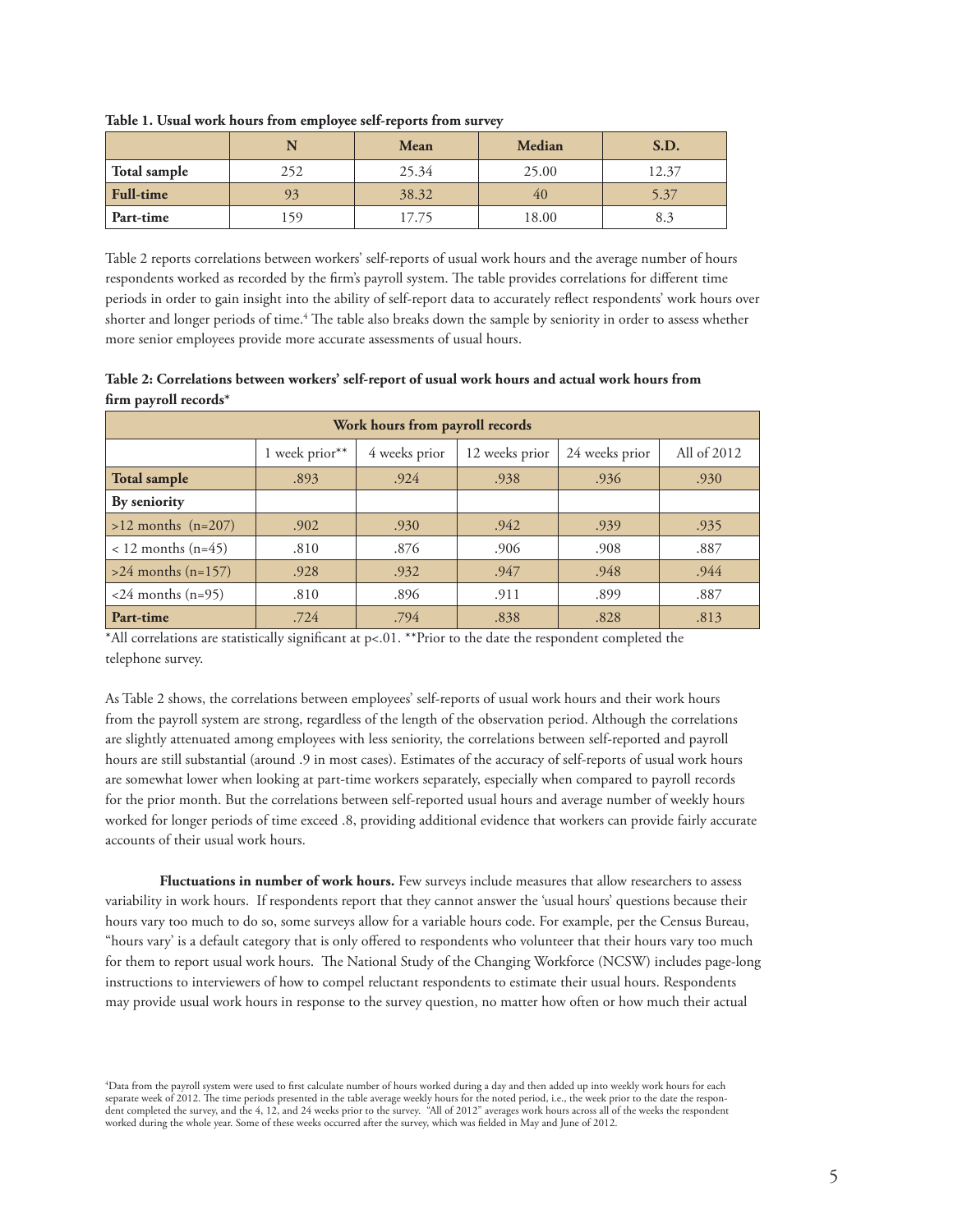work hours vary from week to week. For example, only 2 percent of retail employees in our Work Scheduling Study (WSS; many of whom experienced large fluctuations in weekly work hours) randomly assigned to the question "How many hours do you typically work each week?" volunteered that their hours vary, whereas 25 percent of employees randomly assigned to a question that continued with "...or do your hours vary too much to say?" said their hours vary too much to estimate usual hours.

In the WSS, we also asked respondents about the greatest and fewest number of hours they worked a week as another indicator of work hour fluctuations: Specifically, we asked:

- *a. In the last month (past three months), what is the greatest number of hours you've worked in a week at this job? Please consider all hours, including any extra hours, overtime, work you did at home, and so forth.*
- *b. In the last month (past three months), what is the fewest number of hours you've worked in a week at this job? Please do not include weeks in which you missed work because of illness or vacation.*

Drawing on these questions, we are able to compare sales associates' reports of their greatest and fewest weekly work hours to the number of hours recorded by the firm's payroll system. We embedded an experiment within the employee survey that randomly assigned respondents to a question about the greatest and fewest weekly work hours in either the last month or the past three months, enabling us to estimate the trade-off between accuracy of employees' reports of work hours that might be gained by a shorter timeframe and the magnitude of the difference between greatest and fewest work hours that might be gained by a longer time-frame. Table 3 provides descriptive statistics for respondents' self-reports of greatest and fewest weekly work hours. To gauge magnitude of fluctuations, the key statistic to examine is the mean (and median) of "greatest minus fewest" hours worked during the two time periods. As shown, hours varied on average by 10.29 hours over the course of a month and by 12.6 hours over the course of a three-month period. Thus, as expected, the magnitude of work-hour fluctuations is higher among the sample asked about work hours over the past three months than among the sample asked about work hours during the past month, although there is substantial variation even for the one-month timeframe.

|                              |                        | 1 month |     | 3 months |       |       |  |  |
|------------------------------|------------------------|---------|-----|----------|-------|-------|--|--|
|                              | Median<br>S.D.<br>Mean |         |     | Mean     | S.D.  |       |  |  |
| <b>Greatest</b>              | 30.02                  | 30.00   |     | 30.08    | 29.00 | 12.15 |  |  |
| Fewest                       | 19.73                  | 16.00   |     | 17.47    | 15.00 | 12.39 |  |  |
| <b>Greatest minus fewest</b> | 10.29                  | 9.00    | 6.2 | 12.60    | 12.00 | 6.89  |  |  |

**Table 3: Self-reported greatest and fewest weekly work hours**

Table 4 presents correlations between payroll records and employees' self-reports of greatest and fewest hours for the two different retrospective periods. Like usual work hours, the correlations between respondents' reports of work hours and work hours from the payroll system are strong. Again, the correlations are not as strong among the part-time sample, but even here the correlations are above .7, suggesting that it is feasible to ask about work hour fluctuations as part of survey protocols. Note that the correlations between selfreported and payroll hours are even stronger among those respondents who randomly received the items asking about greatest and fewest work hours over the past three months.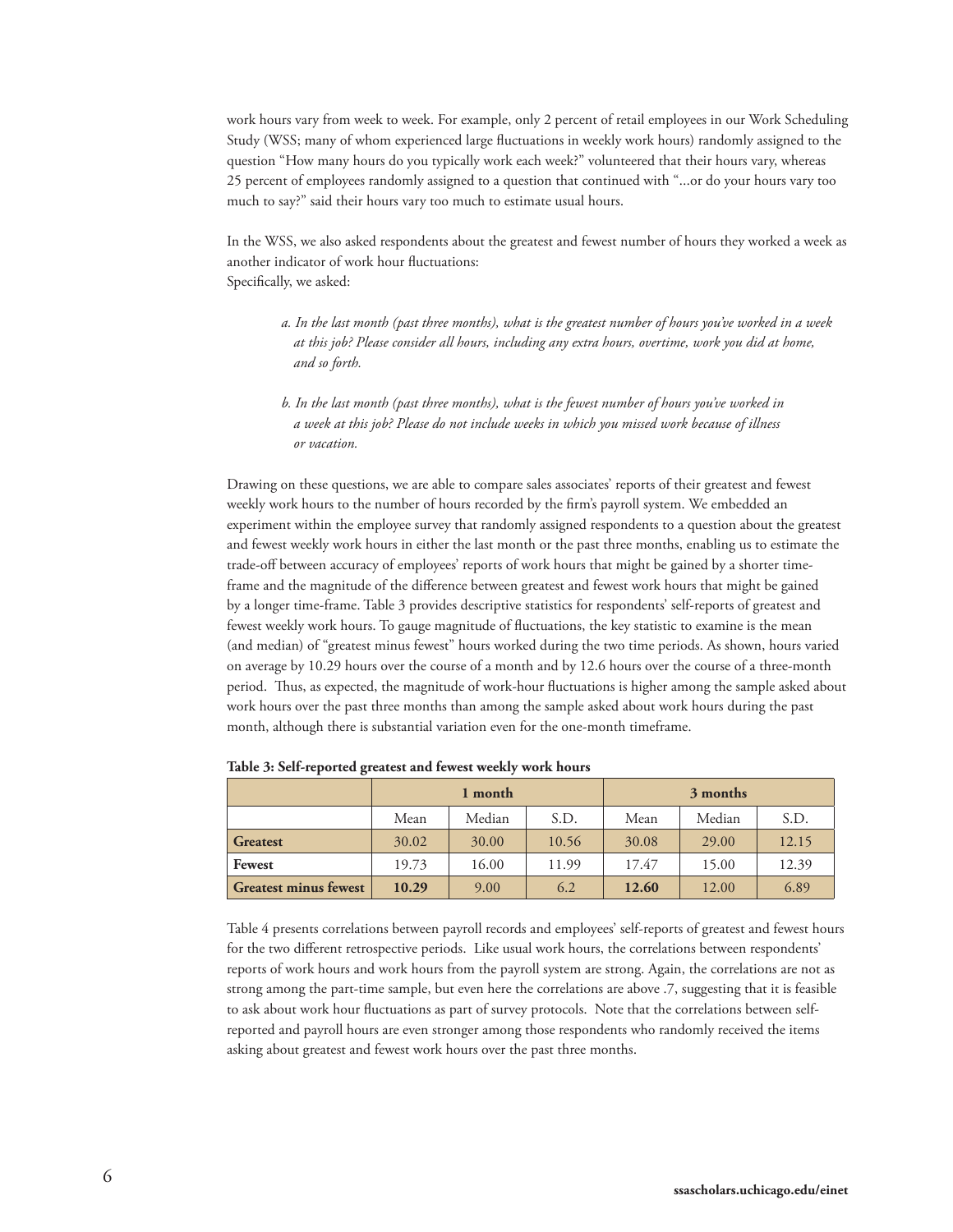|                       | 1 month $(4$ weeks prior*) | 3 months (12 weeks prior*) |
|-----------------------|----------------------------|----------------------------|
| <b>Greatest hours</b> |                            |                            |
| Total sample          | .870                       | .903                       |
| Part-time             | .778                       | .815                       |
| <b>Fewest hours</b>   |                            |                            |
| Total sample          | .894                       | .920                       |
| Part-time             | .746                       | .789                       |

**Table 4: Correlations between workers' self-report of and payroll records on the greatest (and fewest) weekly work hours during the relevant time period before the survey\***

\*Correlations are significant at p<.01. \*\*Prior to the date the survey was conducted.

These findings suggest that researchers might not lose much accuracy if they go to a slightly longer time period than one month, should that timeframe fit better with other items included in the survey (e.g., "Thinking of the past three months, how often have you had problems sleeping?").

 **NLSY data on greatest and fewest weekly work hours.** The survey questions included in the WSS on greatest and fewest number of hours worked a week in the last month were also included in Round 15 of the NLSY97. Analyses of the NLSY97 data provide further support that the proportion of workers who experience fluctuating work hours is likely to be considerably higher than what is captured in most national surveys that only identify variable hours when survey respondents volunteer them in response to the usual hours question. Moreover, like the WSS data, analyses of the NLSY items suggest that the one-month time period is likely to provide high rates of fluctuating work hours of ample magnitude for analysis purposes. Specifically, an analysis of these items as included in the NLSY97 Round 15 reveals that the prevalence and magnitude of work-hour fluctuations are substantial among early-career workers across the labor market (see Tables 1, 2, and 3 in Appendix B). For example, approximately 74 percent of young-adult employees in both hourly and non-hourly jobs gave different answers to the questions pertaining to the greatest and fewest hours worked a week during the prior month, and the mean range is 10 hours among hourly workers and nearly 12 hours among non-hourly workers. Fully 85 percent of elite professionals gave different answers for greatest and fewest hours worked during a week in the prior month. As gauged by what we have termed an "instability ratio" [(greatest – fewest)  $\div$  usual], the difference between the responses to the two questions amounts to 45 percent of what respondents reported as their usual work hours. Among workers in service occupations, 77 percent reported work-hour fluctuations, with the difference amounting to 53 percent of their usual work hours. Regardless of the respondents' gender, race, and occupation, the range between the greatest and fewest weekly hours averaged to at least one conventional 8-hour workday.<sup>5</sup>

 **Recommendation.** In order to study work hours as a dynamic rather than a static condition of work, we recommend that surveys that include a usual-hours question accompany it with questions that estimate fluctuations in the number of hours worked. The prevalence and magnitude of work-hour fluctuations found in both our small retail sample (the WSS) and the NLSY national survey of early-career workers provide evidence that a one-month timeframe is long enough to observe wide fluctuations in work

5 The combination of usual, greatest, and fewest hours also enables researchers to identify which workers seem to be at risk of "flexing up" toward overwork and which experience hour reductions that increase risk of underemployment.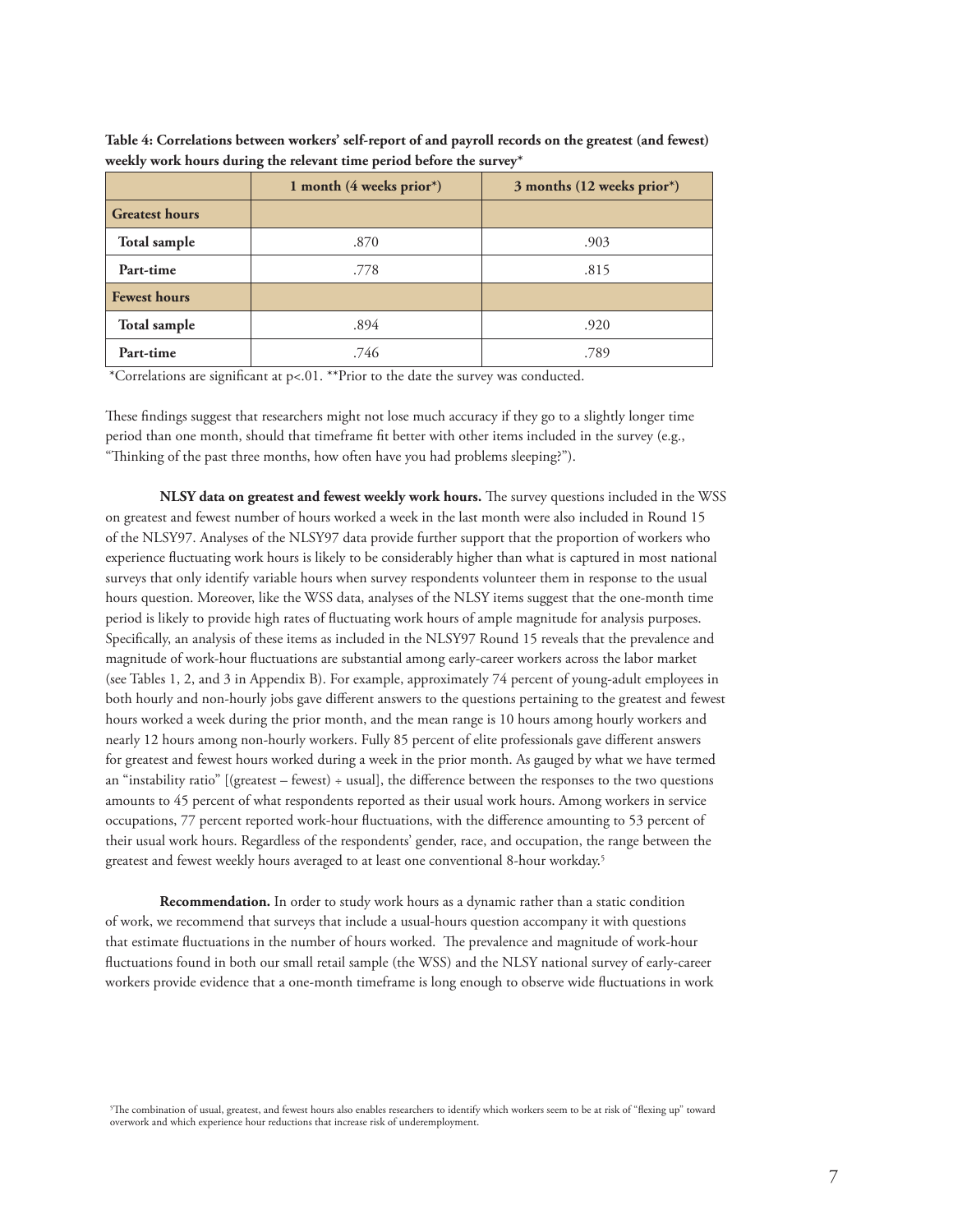hours experienced by workers across the labor market. However, both samples are limited: the respondents for the NLSY97 were between 26 and 32 years old at the time of Round 15 and the sample in the WSS is comprised entirely of women sales associates working in a single firm. Thus, we propose further testing of these two time periods, and perhaps a one-year timeframe,<sup>6</sup> in a sample representative of the broader labor market and among a sample that includes workers older than 32.

 *In the [last month, past three months, past year], what is the greatest number of hours you worked in a week, at all paid jobs? Please consider all hours, including any extra hours, overtime, work you did at home for your job, and time you spent on work that may not have been directly billable or compensated.* 

 *In the [last month, past three months, past year], what is the fewest number of hours you worked in a week, at all paid jobs? Please do not include weeks in which you missed some or all hours because of illness, vacation, or other personal obligations.* 

#### **2. Nonstandard work timing**

 Harriett Presser defines nonstandard timing as "working in the evening, at night, on a rotating shift, or during the weekend" at least half of the time (Presser, 2003, p.1). Based on 1997 CPS data, she (2003, p.1) estimates that "two-fifths of all employed Americans work mostly at nonstandard times." Many researchers use a similar definition to Presser's, although survey questions vary considerably across studies, as do the choices researchers make in how they construct indicators of nonstandard work from the survey items. According to a review of studies of nonstandard work schedules and their implications for child development, Li and colleagues (2013, p.15) conclude that "studies based on US national datasets typically define nonstandard schedules as hours worked outside 6am–6pm on the main job, with evening shifts sometimes defined as 2pm–9pm and night shifts as 9pm–8am" (e.g., Han, 2008; Han & Miller, 2009; Han, Miller, & Waldfogel, 2010).7 Weekend work during daytime hours is inconsistently included in definitions of nonstandard work across studies.

Items on nonstandard work timing are available in most of the national data sets we have reviewed. These questions tend to be asked in one of two general ways. With the first approach, respondents are asked to identify the time they spent in paid work hours (and, depending on the survey, hours in nonwork activities as well) *for a particular target period*, such as the prior week or the preceding day. The researcher then constructs the nonstandard work variable based on this calendar of work hours. With the second approach, respondents are asked to classify themselves as a regular daytime worker or in some other category, for example as someone who regularly works the evening shift, night shift, rotating shift (one that changes regularly from days to evenings or nights), split shift (one consisting of two distinct periods each day), or an irregular schedule (one that changes from day to day).

 **Researcher-determined classification based on hour calendar.** An example of the first approach can be found in the first wave of the NSFH, where respondents are asked to provide their complete work schedule "last week" on all jobs. The wording in this wave allows researchers to develop an especially comprehensive measure of schedule timing, at least for the most recent week worked. Presser's extensive work on nonstandard work timing and its implications for marital quality, parent-child interactions, and child care has relied primarily on measures that she calculated based on these items in the NSFH. For example, in Presser's 2003 book on nonstandard work

<sup>6</sup> The Canadian Workplace and Employee Survey from the early 2000s includes an item asking workers in nonstandard employment arrangements the greatest and fewest number of hours they have worked a week in the past year (McCrate, Lambert, & Henly, 2013).

<sup>7</sup> Han also reviews studies that use Canadian data sets (e.g., the Canadian National Longitudinal Study of Children and Youth [NLSCY]) and Australian data sets (e.g., the Household, Income, and Labour Dynamics in Australia Survey [HILDA]), where nonstandard work is defined somewhat differently.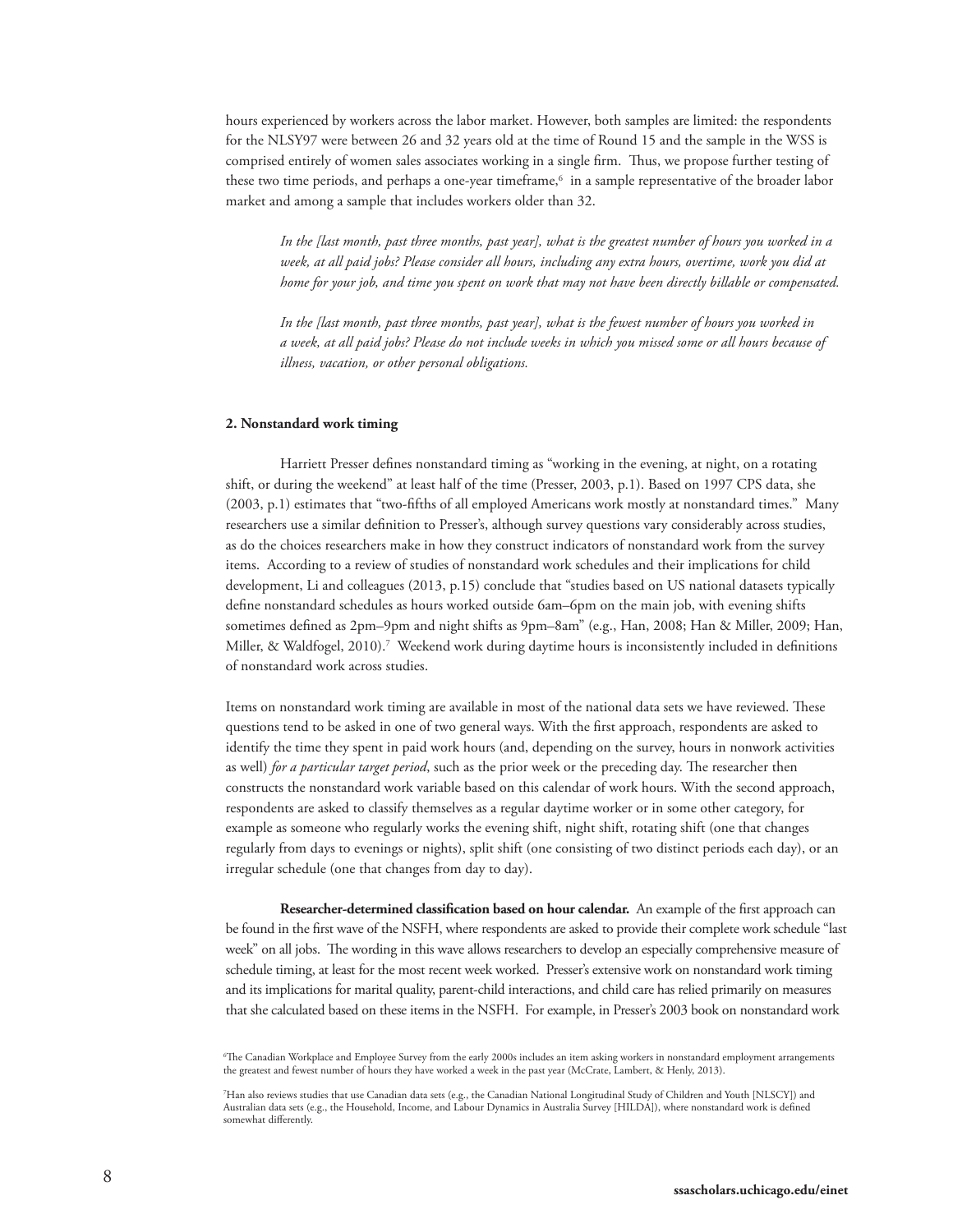timing, she calculates how working at different times (in the evening, on weekends, or overnights) is related to various family-related outcomes. She also calculates an indicator of whether the majority of hours worked in the last week are outside of regular daytime, weekday hours and examines the relationship between that measure and the outcomes of interest. In some analyses, she also calculates whether any hours extend beyond usual daytime, weekday hours and the specific percentage of hours that are worked outside of a standard-hour timeframe.

The American Time Use Survey (ATUS) offers a similar approach to the NSFH, but instead of enumerating hours of paid work across a sample week, the focus is on a 24-hour period. Specifically, respondents are asked to recall in detail their activities from 4 a.m. the prior day through 4 a.m. the day of the telephone survey, providing researchers with a set of variables detailing more than 300 activities in terms of whether and when each occurred. Researchers interested in the timing of work hours can then identify the specific time in the 24-hour day that was spent in paid employment based on these enumerated activities, and may compare it to time spent on other activities such as transportation to and from work, caregiving, recreation, and so forth. Researchers using ATUS to identify nonstandard work hours typically follow a classification approach similar to Presser's definition; that is, they require that the majority of paid work hours occur outside of daytime (usually defined as 8 a.m. to 4 p.m.) hours (see Wight et al., 2008; Connelly & Kimmel, 2011), although the data themselves do not limit the researcher to this "majority hours" definition.

As is described above, the approach taken in the NSFH and ATUS to measuring work timing provides the researcher a great deal of latitude in measuring nonstandard timing; however, because it is limited to a single sample period (a week or a day), this approach does not capture variations in timing from week to week (or over the week, in the case of ATUS). In addition, asking about a particular day poses a challenge because, depending on the day that the telephone interview takes place, information may only be collected for a weekday or a weekend day's activities. Although weekend days are oversampled to compensate for their lower occurrence during the week, each respondent is only asked about one day, making it impossible to determine participation in weekend work hours for a respondent whose recall task concerns a weekday, or vice versa.

 **Recommendation.** We find several advantages to collecting information on the timing of paid work hours using a calendar or diary format because of the flexibility such an approach provides for constructing diverse measures of nonstandard timing. Therefore, we would recommend surveys adopt approaches similar to ATUS and NSFH, but also include items about variations in work timing, some of which we propose after our discussion of the self-reported classification approach below.

 **Self-reported classification approach based on typical shift or starting/ending times.** Several data sets such as the General Social Survey (GSS) Quality of Work Life (QWL) module, the NLSY 1979, 1997, and the CPS Work Schedules and Work at Home Supplement employ the second approach to classifying work timing. The wording of shift options provided to respondents varies slightly across data sets and sometimes across waves within the same survey. Although most surveys do ask about irregular and rotating shifts as well as regular, evening, and night work, they do not ask specifically about variable hours or weekend work. We suspect that respondents who work variable hours are likely to report either "irregular shifts" or "rotating shifts," although this cannot be determined from the data nor is there a way to determine if respondents typically work during weekend hours. Importantly, the national surveys that follow this approach to measuring work timing always present the response alternatives as mutually exclusive categories. Thus, unless a respondent self-identifies his/her schedule as "other" (an option in some surveys), she is required to choose the one option that best fits her usual work schedule.

When a nonstandard timing question is asked as part of a panel study, such as the NLSY, it is possible to examine nonstandard work timing over time (e.g., Miller & Han, 2008; Presser & Ward, 2011). For example, Miller and Han constructed a cumulative nonstandard work timing variable that indicates the number of years an individual (a mother in this case, per their study question) worked a nonstandard shift (anything other than a day shift) in the first 14 years of her children's lives.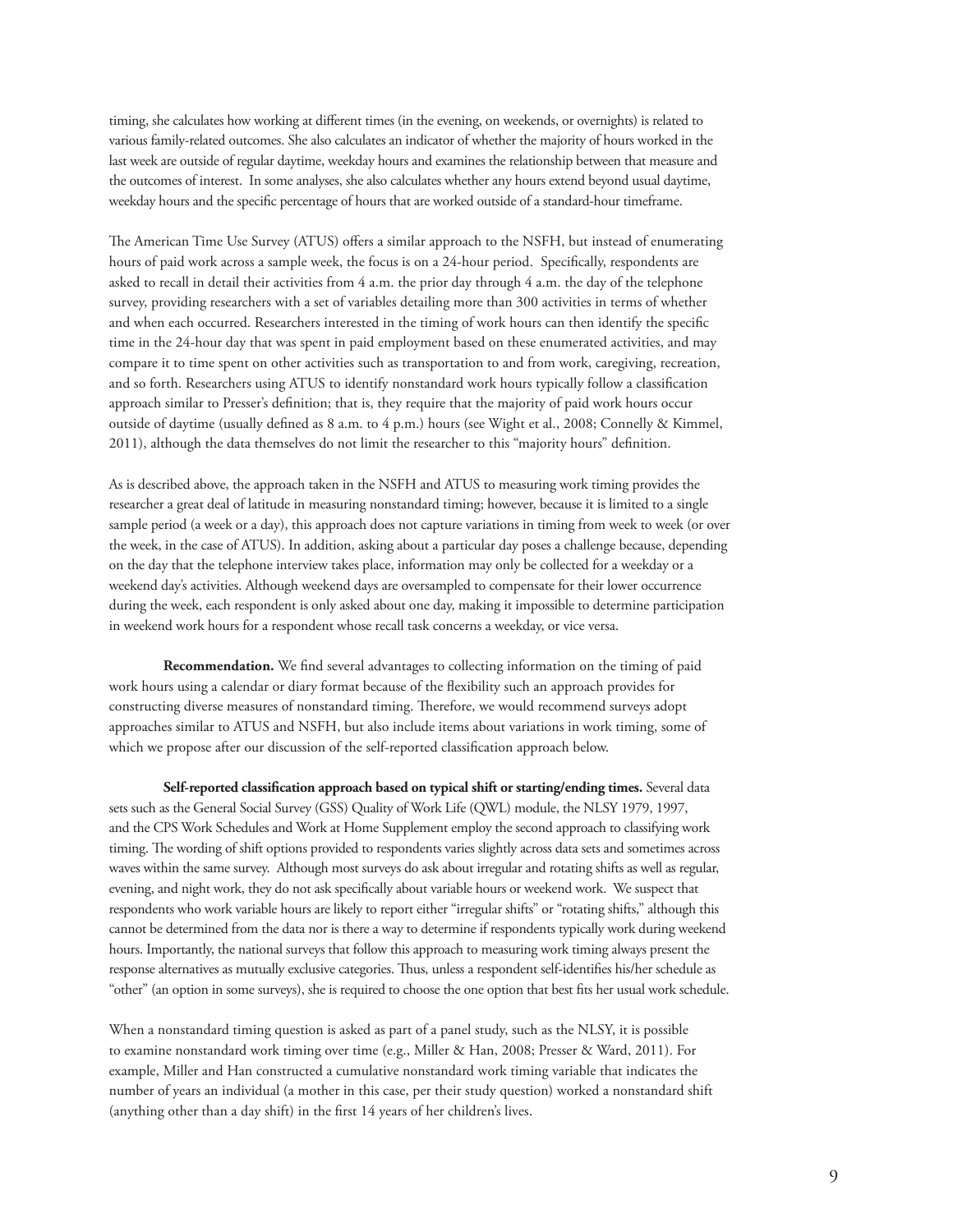Another approach similar to asking about typical shifts is to ask about usual starting and ending times of work. The NLSY 1979, 1997, the CPS 2001 Work Schedules and Work at Home Supplement, NSFH, and the SIPP 2004 Work Schedule Module all include measures of work timing that get at the "usual" time that work starts and ends (or when it starts "most days," CPS). Respondents can volunteer that their starting and ending times vary, but the question does not explicitly ask about variability in timing, resulting in estimates that most likely underestimate true variability in timing.

 **Recommendation.** Many jobs today do not fall neatly into categories of regular day shift versus afternoon shift versus on-call/irregular and so forth. As with number of hours worked, we think it would be useful to capture not only usual start and end times but also fluctuations in start and end times. The specific wording of these questions and the timeframe in which they are asked require further testing in national samples, as they have not been asked as far as we know. We propose the following items to address starting and ending times:

 *Over the past (month, 3 months, year), what time do you usually start this job?* 

 *Over the past (month, 3 months, year), what is the earliest time you've started work on this job, either on a weekday or weekend?*

 *Over the past (month, 3 months, year), what time do you usually stop working on this job?* 

 *Over the past (month, 3 months, year), what is the latest time you've stopped working on this job?* 

In addition, we propose that instead of forcing respondents to characterize their usual shift by selecting one shift type from a list (daytime, evening, overnight, rotating, etc.), respondents could be asked whether they work each kind of shift, either as a dichotomous yes/no response or as a 4- or 5-point frequency scale. By asking about each kind of shift, researchers can observe the different combinations of shifts a respondent works and can construct cumulative measures that indicate the number of different types of shifts the respondent works.

Finally, we think there is merit in researchers experimenting with different time periods to characterize daytime, evening, and overnight hours. Work that is between 6 a.m. and 8 a.m., for example, is counted as part of daytime work in most surveys but may pose serious challenges to caregiving for respondents who must find child care for children before school hours or before a child care provider is open for the day. Thus, it might be fruitful to differentiate early morning hours from daytime hours beginning at 8 a.m. or later. We further think it is important to include weekend work in addition to early morning, daytime, evening, and overnight shifts when asking about timing. A possible set of items to test might be:

 *Please answer yes or no to each of the following. Do you usually work: [Or, Please say whether you usually, sometimes, rarely, or never work…]*

 *Some daytime hours between 8 a.m. and 6 p.m. Some evening hours after 6 p.m. Some overnight hours between midnight and 8 a.m. Some early morning hours before 8 a.m. Some rotating shifts Some weekend hours*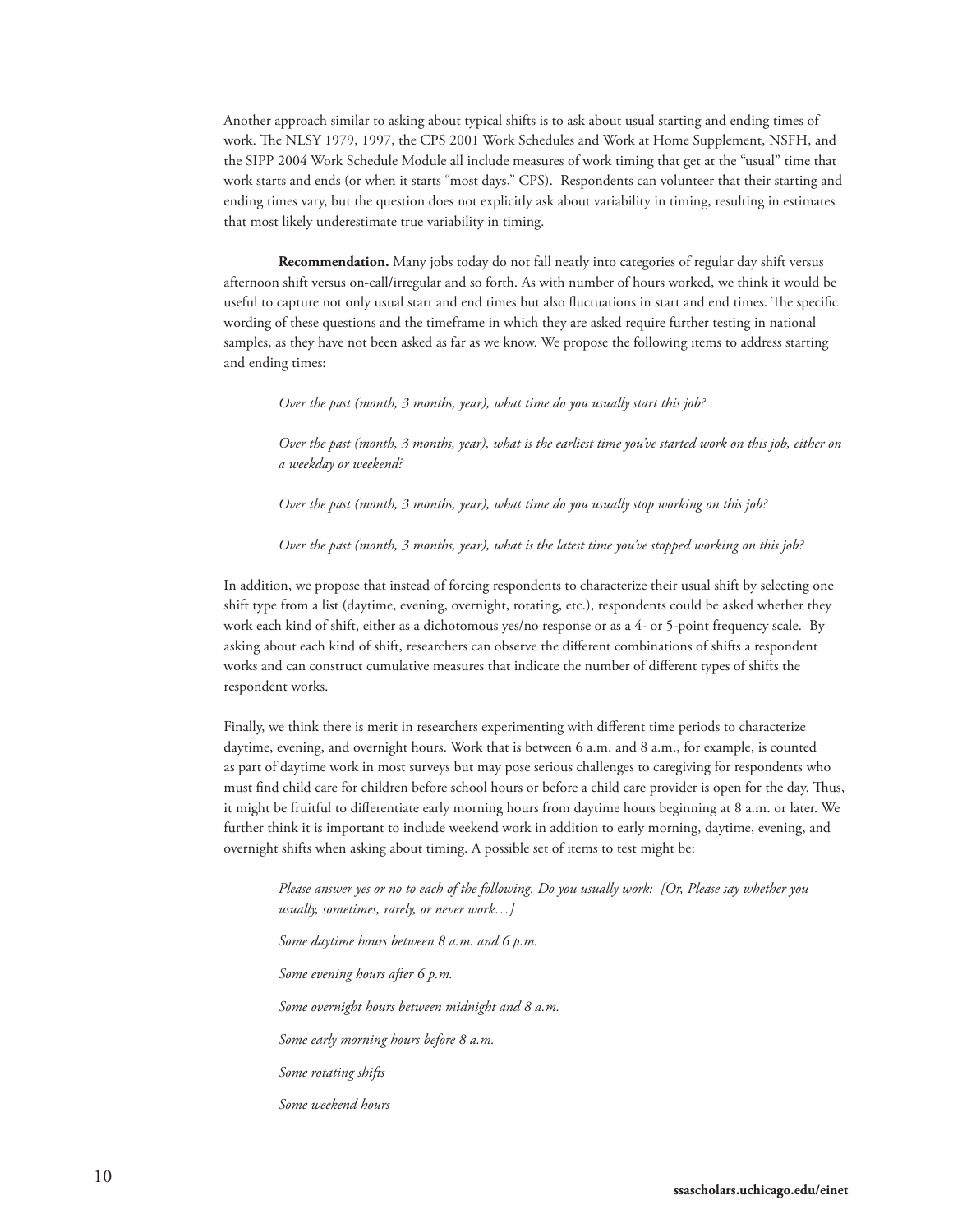# **3. Predictability**

Predictability is concerned with the extent to which work hours and timing can be anticipated by employees. It may be defined in terms of the length of advance notice given to workers regarding their work schedules, how often schedules change at the last minute, and workers' perceptions of how easy it is to anticipate their hours of work.

 **Advance notice.** Round 15 of the NLSY97 provides the first US estimates of advance notice in a nationally representative sample of 26 to 32 years olds. The following item was included in the survey:

*How far in advance do you usually know what days and hours you will need to work?* 

- *• One week or less*
- *• Between 1 and 2 weeks*
- *• Between 3 and 4 weeks*
- *• 4 weeks or more*

As shown in Table 5, the distribution on the categories used in the question show substantial bifurcation of the workforce. For example, 41 percent of hourly employees reported that they know when they will need to work one week or less in advance and another 39 percent reported that they know their work schedule 4 or more weeks in advance. In general, only a small proportion of workers chose the categories between these two extremes.

|                   |      | 1 week or less $(\% )$ |     | Between 1 and 2 $(\%)$ |     |     | Between 3 and $4 \frac{(\%)}{}$ |                |                | $4$ or more $\left(\% \right)$ |     |     |
|-------------------|------|------------------------|-----|------------------------|-----|-----|---------------------------------|----------------|----------------|--------------------------------|-----|-----|
|                   | Hrly | Non                    | Tot | Hrly                   | Non | Tot | Hrly                            | Non            | Tot            | Hrly                           | Non | Tot |
| All employees     | 41   | 33                     | 38  | 13                     | 9   | 12  | 6                               | $\overline{4}$ | 5              | 39                             | 54  | 45  |
| Full-time $(35+)$ | 39   | 29                     | 35  | 12                     | 8   | 11  | 5                               | 4              | 5              | 44                             | 58  | 50  |
| Part-time         | 47   | 52                     | 48  | 17                     | 15  | 16  | 10                              | 4              | 8              | 27                             | 29  | 28  |
| Men               | 48   | 41                     | 45  | 12                     | 11  | 12  | 4                               | 4              | 4              | 35                             | 45  | 39  |
| Women             | 34   | 25                     | 31  | 14                     | 8   | 12  | 8                               | 5              | $\overline{7}$ | 43                             | 63  | 51  |
| White             | 39   | 30                     | 35  | 12                     | 8   | 11  | 7                               | 4              | 6              | 42                             | 57  | 48  |
| <b>Black</b>      | 49   | 33                     | 44  | 15                     | 13  | 15  | 5                               | 5              | 5              | 31                             | 50  | 36  |
| Hispanic          | 46   | 43                     | 45  | 15                     | 8   | 13  | 4                               | $\overline{4}$ | 4              | 35                             | 45  | 38  |

**Table 5: Advance notice (percent of hourly, non-hourly, and combined total)\***

\*Estimated proportion of employed cohort population overall and by pay type.

 **Recommendation.** We think it would be useful to develop response categories that unpack the responses at both ends of the distribution, given the relatively large percentage of respondents who selected those two categories. We recommend the following categories:

*How far in advance do you usually know what days and hours you will need to work?* 

- *• 1 day or less in advance*
- *• 2 to 3 days in advance*
- *• 4 days to 7 days in advance*
- *• Between 1 and 2 weeks*
- *• Between 3 and 4 weeks*
- *• 4 weeks or more*
- *• My schedule never changes8*

8 The BLS has included this response option of "my schedule never changes" in Round 16 of the NLSY based on the fielding of the item in Round 15.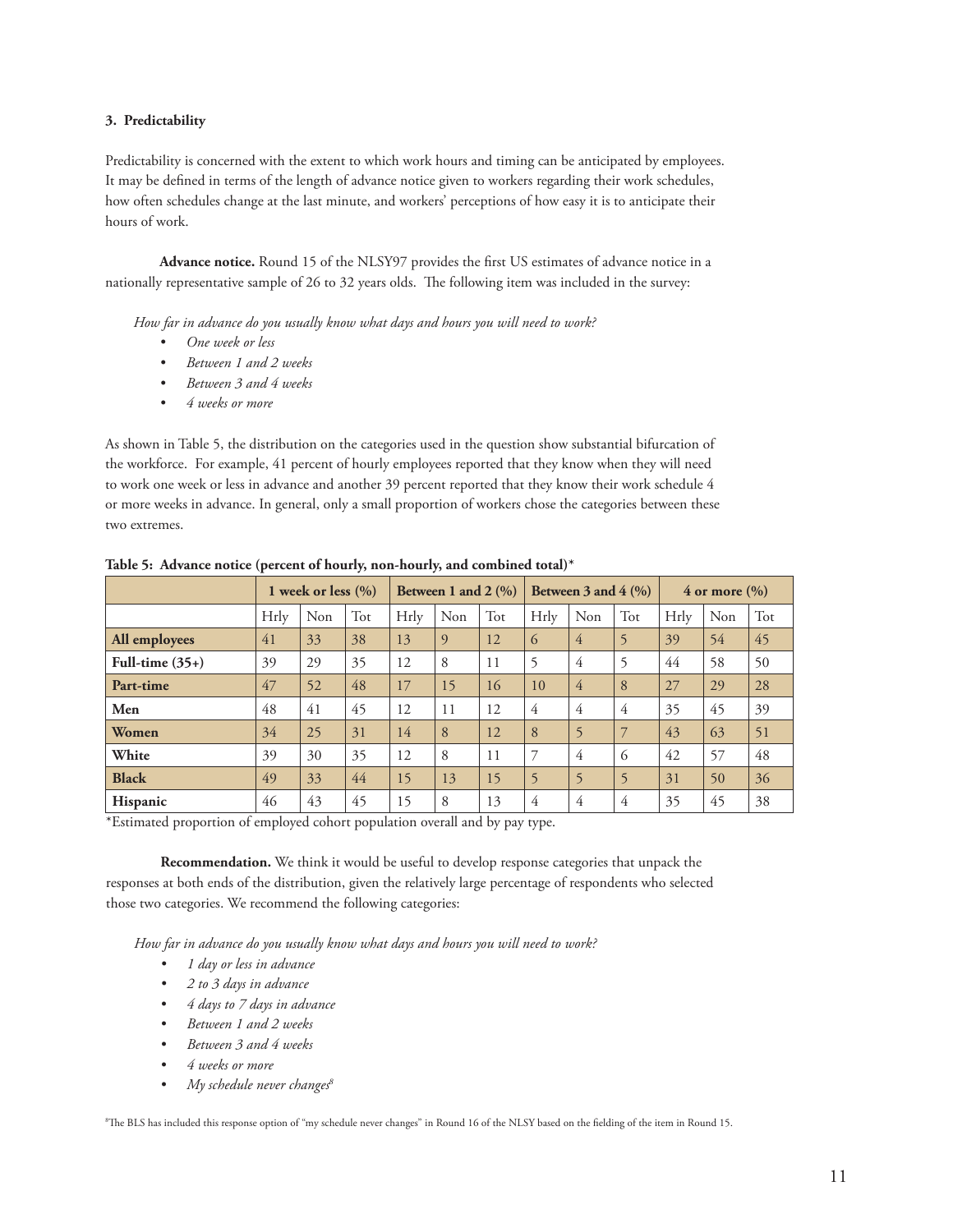**Last-minute changes and anticipation of work hours.** The NSFH included two indicators of last minute adjustments to schedules to assess unexpected increases in hours:

 *Do you ever have to go to work unexpectedly (on your main job) at times when you are not scheduled to work? [If answered yes] How many times has this happened in the last 30 days?*

 *Do you sometimes unexpectedly have to work (on your main job) more than an hour later than you are scheduled to work? [If answered yes] How many times has this happened in the last 30 days?*

These items are some of the only measures of schedule unpredictability available in a national US sample. A disadvantage of these measures, however, is that they only address unpredictability when it involves increases in work hours. Our research suggests that for many low-level workers, unpredictability also involves unexpected reductions in work hours (e.g., getting sent home early from a shift) which can have negative effects on overall earnings. Thus, we would recommend adding a question on last-minute reductions of hours. Here are some possibilities:

 *Are you ever sent home early from a scheduled shift?* 

 *Are you ever told not to come into work even though you were originally scheduled to work?* 

 *Are your work hours ever cut unexpectedly, such as by being sent home early or told not to come in to work? [If answered yes to the above] How many times has this happened in the last 30 days?*

Alternatively, a Likert-type frequency scale could be used in place of the two-part *yes-no/how many times* approach by rewording these questions to read *"How often are you…"* and using an *"often, sometimes, rarely, never"* or similar ordinal response scale.

In addition to the above possibilities, we included in the WSS an item that asks respondents how often last-minute adjustments are made to their schedule and also a question that captures the extent to which respondents perceive their schedules to be predictable, both with a 4-point ordinal scale of agreement (strongly agree, agree, disagree, strongly disagree):

*Last minute adjustments are often made to your schedule.*

 *You can easily anticipate what days and times you'll be working week-to-week.* 

 **Recommendation.** The items on perceived predictability have worked well in studies of retail workers,<sup>9</sup> but we do not know whether they would be useful for capturing predictability among a broader cross section of workers. We think it would be useful to test such items in other samples.

9 In addition to our Work Scheduling Study, the Retail Action Project has used these in their face-to-face surveys of retail workers in Manhattan (Luce & Fujita 2012; Luce, Hammad, & Sipe, 2014).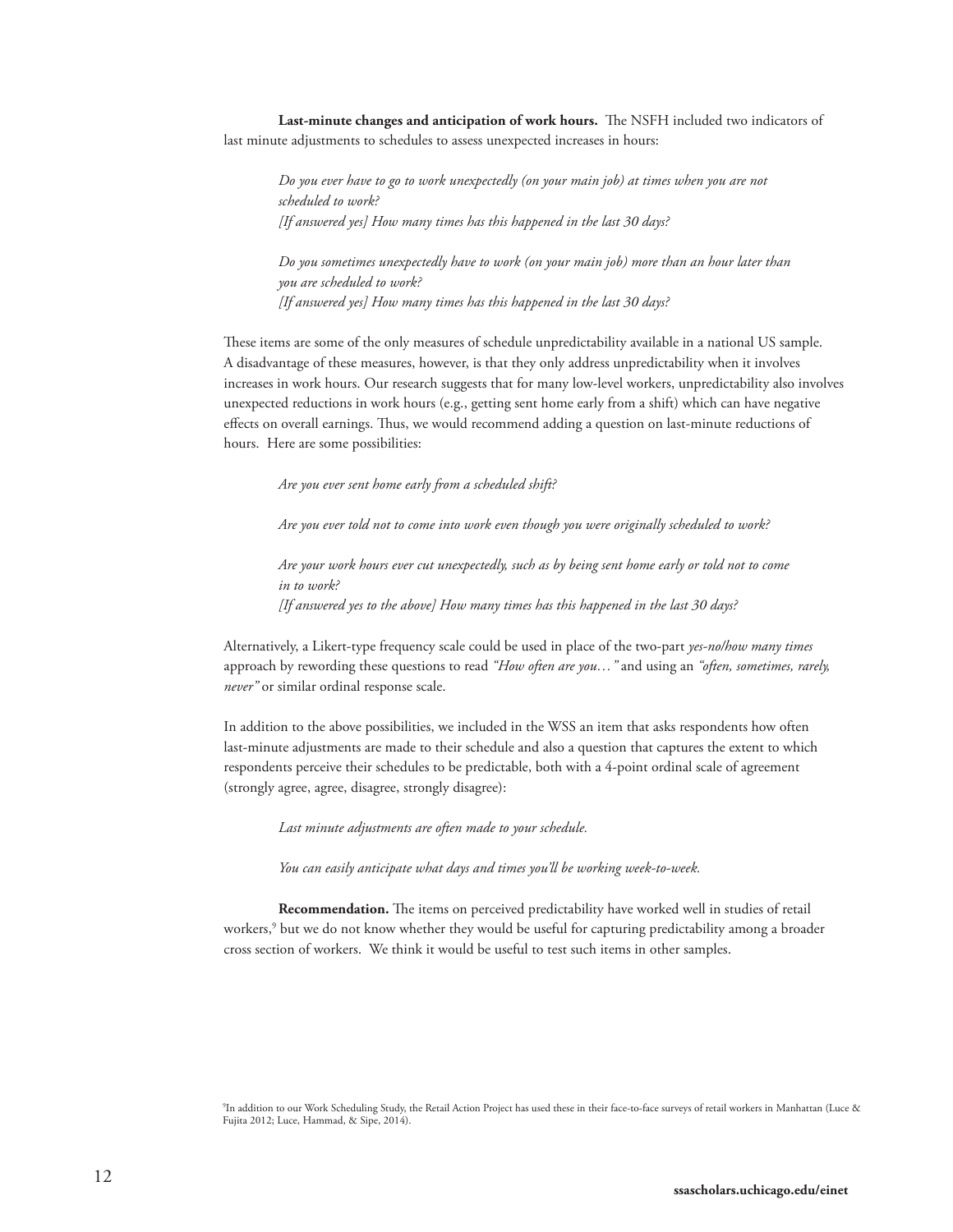# **4. Schedule control**

 Schedule flexibility as it is defined in much of the work-family literature is concerned with the degree to which employees work the schedules they do out of their own volition and whether they control certain aspects of their schedules. Researchers' interest in schedule control seems to be fueled by concerns over involuntary overtime mostly in production jobs held by men and by concerns about adequate flexibility for women in managerial and professional positions characterized by long hours and rigid start and end times. In most cases, survey items address control over the timing of work hours rather than the number of hours worked. In this section, we summarize different approaches to measuring schedule control and highlight items that we think hold the most promise for national surveys.<sup>10</sup>

 **Employer- vs. employee-driven schedule timing and number of hours.** A useful conceptual distinction is whether schedule control is employer- or employee-driven. Whereas employee control over work hours may be a marker of desired job flexibility for workers, employer-driven control can signal unwanted instability (e.g., Kelly, Moen, & Tranby, 2011; Lambert et al., 2012; Lyness, Gornick, Stone, & Grotto, 2012; Henly, Shaefer, & Waxman, 2006). Some survey questions take an explicit approach to this distinction by asking respondents to gauge the extent to which they or their employer decides their work schedule. For example, the following items are included in the *International Social Survey Programme* (ISSP) complement to the GSS and in earlier rounds of the NLSY97:

*Which of the following statements best describes how your working hours are decided? By working hours we mean the time you start and finish work, and not the total hours you work per week or month.* 

- *• Starting and finishing times are decided by my employer and I cannot change them on my own.*
- *• I can decide the time I start and finish work, within certain limits.*
- *• I am entirely free to decide when I start and finish work.*

The NLSY97 Round 15 has expanded the response categories:

*Which of the following statements best describes how your working hours are decided? By working hours we mean the time you start and finish work, and not the total hours you work per week or month.* 

- *• Starting and finishing times are decided by my employer and I cannot change them on my own.*
- *• Starting and finishing times are decided by my employer but with my input.*
- *• I can decide the time I start and finish work, within certain limits.*
- *• I am entirely free to decide when I start and finish work.*
- *• When I start and finish work depends on things outside of my control and outside of my employer's control.*

The different response categories across the two items above are noteworthy. The Bureau of Labor Statistics (BLS) design team added the response category of "starting and finishing times are decided by my employer but with my input" because our prior research had suggested that although few workers, especially in low-level hourly jobs, may decide the timing of their work even "within limits," some have employers who nevertheless take their input into consideration. Thus, we reasoned that there may be more variation in control than is captured by conventional survey questions and that adding this category could help

<sup>10</sup>Not covered in this paper are items on control over overtime hours per se because this is addressed in the EINet working paper "Measuring Long, Overtime and Un-Preferred Hours of Work" by Lonnie Golden. Also not covered are survey items asking respondents why they work the hours they do or their preferences for more or fewer hours, which have been used by some researchers as markers of schedule flexibility (e.g., Boushey, 2008). Please see the EINet working paper "Work Hour Fluctuations and Work Hour Mismatches" by Jeremy Reynolds for a discussion of approaches to measuring work-hour preferences.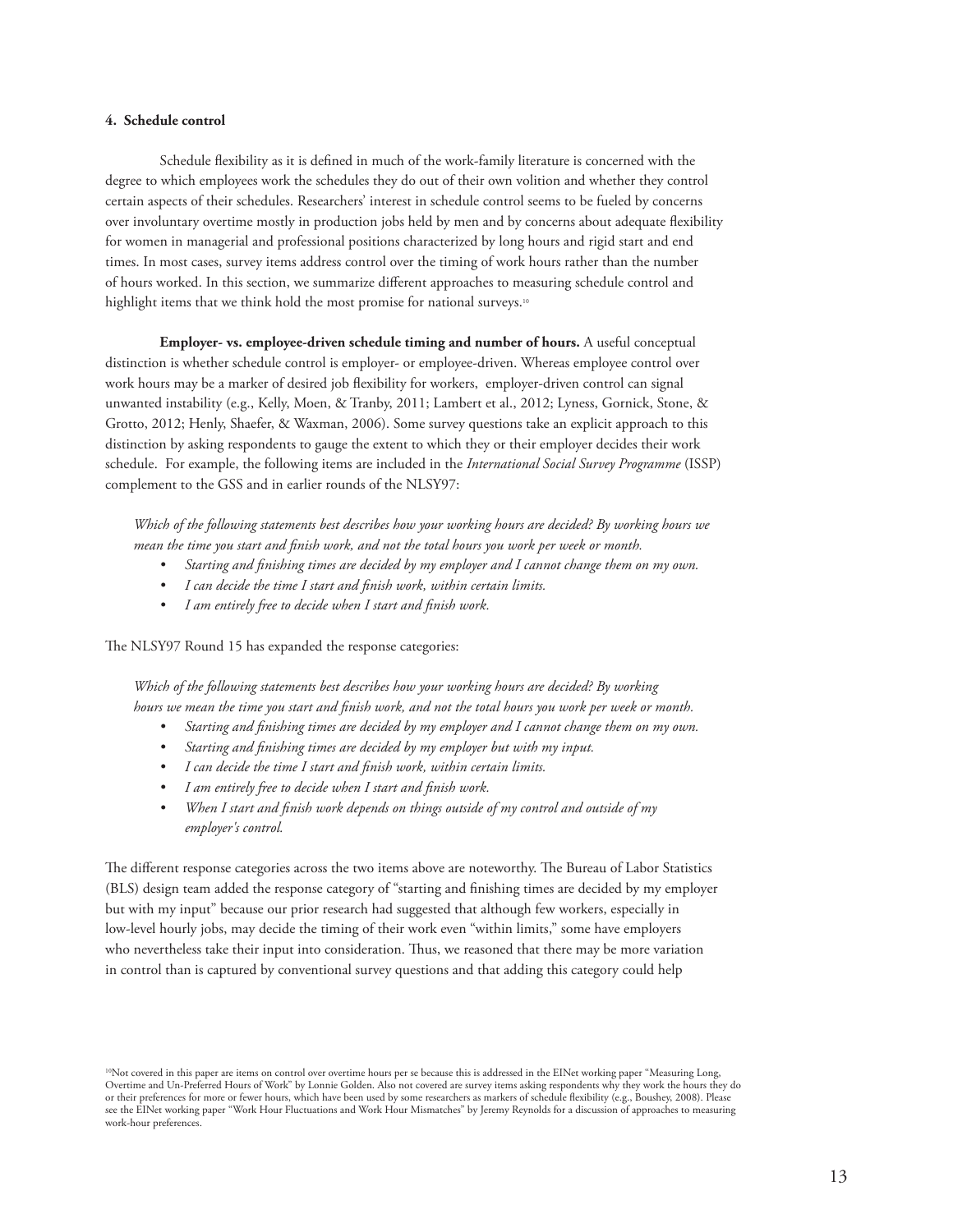to unpack variation in the voluntary/involuntary nature of workers' schedules. The BLS added the fifth response category, "When I start and finish work depends on things outside of my control and outside of my employer's control," based on the comments of respondents during cognitive testing. This development is interesting conceptually because it suggests that in some jobs, it may be incorrect to assume that if work hours are not under the control of the employee, they are under the control of the employer.

Our initial analyses of the NLSY97 suggest that the new response category allowing respondents to indicate that they have some input into their starting and finishing times resonates with a good share of workers today, at least early-career adults between 26 and 32 years old. About a third of hourly workers (32 percent) and a quarter of non-hourly workers reported that although their employer decides the timing of their work, they have some input. This response category seems especially important in capturing the semivoluntary nature of work schedules among workers in service and production occupations. As shown in Table 6, although 44 percent of workers in service occupations say that their employer decides their start and finishing times and they cannot change them on their own, 36 percent say that they at least have some input into the timing of their hours.

|                               | Employer<br>decides $(\% )$ | Employer<br>decides with<br>some input $(\% )$ | Employee<br>decides within<br>limits $(\% )$ | Employee<br>decides freely<br>(9/0) |
|-------------------------------|-----------------------------|------------------------------------------------|----------------------------------------------|-------------------------------------|
| Elite professionals           | 18                          | 21                                             | 38                                           | 16                                  |
| <b>Business staff</b>         | 23                          | 27                                             | 38                                           | 9                                   |
| Technical and research staff  | 25                          | 25                                             | 42                                           | 7                                   |
| Arts and media occupations    | 28                          | 22                                             | 33                                           | 9                                   |
| Office clerks                 | 42                          | 30                                             | 23                                           | 4                                   |
| <b>Social functionaries</b>   | 59                          | 24                                             | 11                                           | 3                                   |
| Service supervisors           | 27                          | 40                                             | 24                                           | 6                                   |
| <b>Service workers</b>        | 44                          | 36                                             | 12                                           | 4                                   |
| <b>Production supervisors</b> | 37                          | 33                                             | 25                                           | $\theta$                            |
| <b>Skilled</b> trades         | 55                          | 27                                             | 11                                           |                                     |
| <b>Production workers</b>     | 65                          | 20                                             | 9                                            | $\overline{c}$                      |

**Table 6. Schedule control by occupation (percent of hourly and non-hourly combined)**

Still, the proportion of workers who say they have no input into the timing of their work is quite high: 50 percent of hourly workers and 35 percent of non-hourly workers chose the statement that their employer decides when they start and finish work and that they cannot change these times on their own. It may be useful to think about ways to further assess variation in this category. As found in other surveys, only a small proportion of workers in any occupation report that they freely decide the timing of their work. Also, less than 5 percent of respondents chose the response "When I start and finish work depends on things outside of my control and outside of my employer's control." (Table 4 in Appendix B presents the distribution of responses to this item by personal characteristics and by hourly/non-hourly status.)

A strength of the response categories on schedule control included in the NLSY97 is that they differentiate who decides work hours, which allows researchers to differentiate employer-driven from employee-driven timing. A limit is that it is a single item that only addresses the voluntary or involuntary nature of starting and ending times and not whether the number of hours worked, or the degree of hour fluctuations, is decided by the employee or employer. Including items to assess the volition of both timing and number of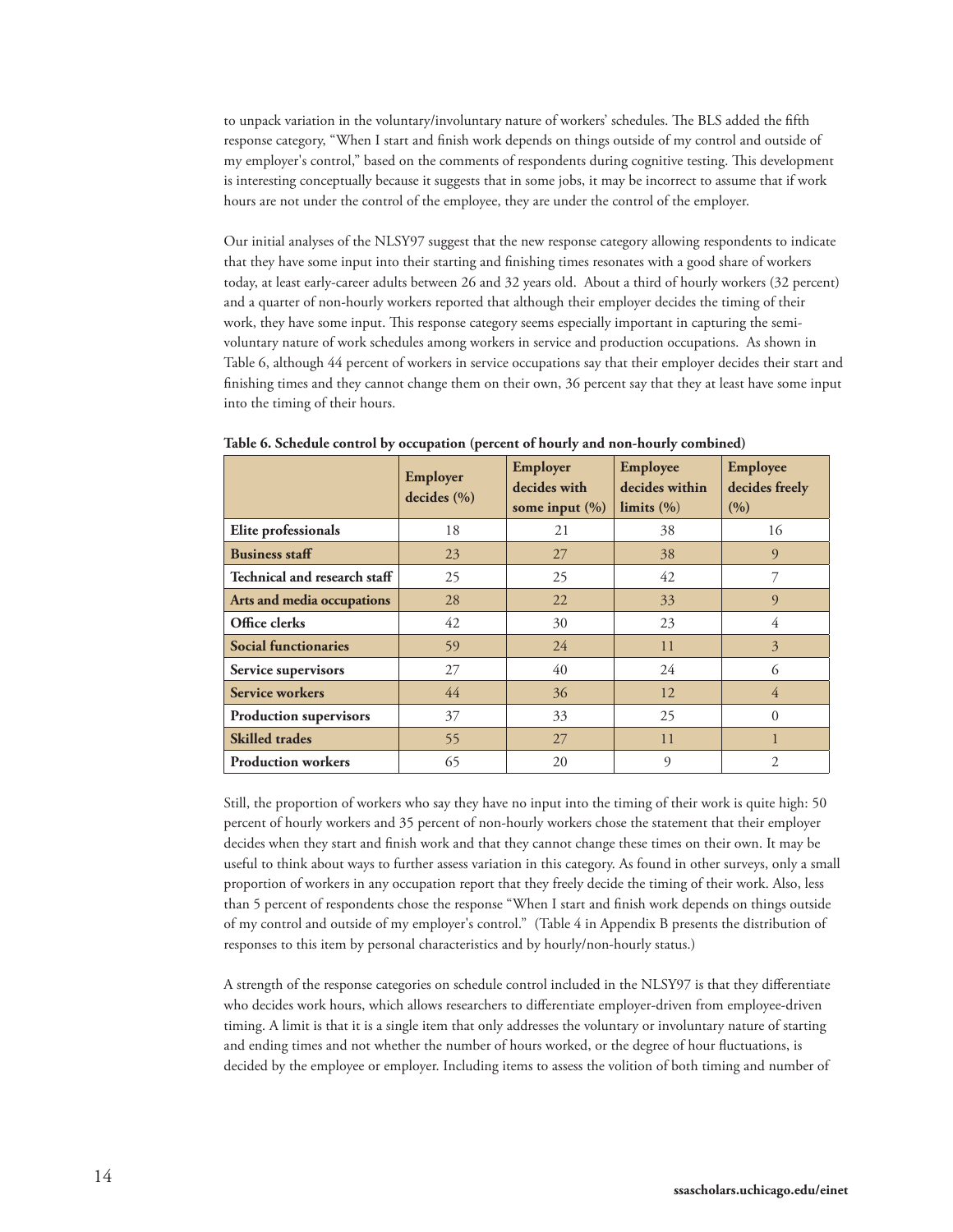work hours would allow researchers to understand the relationship between the two. Our prior research shows that in some jobs, workers face a trade-off between having input into the timing of their work and working the number of hours they would like. For example, retail sales associates who put constraints on the timing of their hours were scheduled for fewer hours than their more available coworkers, regardless of their preferences for additional hours of work (Lambert, Haley-Lock, & Henly, 2012).

 **Recommendation.** Our recommendation is to include items that capture employee and employer involvement in decisions related to both the timing of hours and the number of hours. Below is suggested wording for a question about who decides the number of hours a respondent works. It incorporates a further refinement to the first response category to ease interpretation, i.e., "…and I cannot change the number I work on my own" is replaced with "…with little or no input from me."

*Which of the following statements best describes how your working hours are decided? In this question, working hours refers to the total number of hours you work each week, not the time you start and finish work each day.* 

- *• The total number of hours I work each week is decided by my employer with little or no input from me.*
- *• The total number of hours I work each work is decided by my employer but with my input.*
- *• I can decide how many hours I work each week, within certain limits.*
- *• I am entirely free to decide how many hours I work each week.*
- *• How many hours I work a week depends on things outside of my control and outside of my employer's control.*

 **Schedule input.** Rather than directly asking who decides work hours, a more implicit approach is to ask respondents to judge how much input they have into their schedule. For example, the National Study of the Changing Workforce (NSCW) asks respondents one general question about the amount of control they have over scheduling their work hours on a 5-point ordinal scale from none to complete control; this item does not appear in other national surveys to our knowledge. In our survey of retail workers (WSS), we expanded a common survey question about input into timing of hours to differentiate four different aspects of work schedule input, including number of hours worked. The items have been estimated to be reliably related to one another in a composite index (alpha = 0.82).

*Next, I have some questions about how much input you have into your work schedule at [name of employer/ your main job]. For each item, please tell me whether you feel you have a lot of input, some input, a little input, or no input at all. How much input do you feel you have into:*

- *• The days you have off each week*
- *• The days you work each week*
- *• When you begin and end each workday*
- *• The total number of hours you work each week*

 **Flexibility in work timing.** Another approach to capturing schedule control is to ask workers about their ability to adjust the times they usually work. For example, in the CPS May supplement, respondents are first asked when they usually begin and end their work days (see nonstandard timing section of this paper) and then are asked whether these times are flexible. The actual item is a dichotomous yes/ no question that asks: *"Do you have flexible work hours that allow you to vary or make changes in the time you begin and end work?"* Similarly, the GSS asks, *"How often are you allowed to change your starting and quitting times on a daily basis?"* using a Likert-type 4-point scale *(often, sometimes, rarely, never)*. These items do not differentiate flexibility that is due to formal policies versus informal employer practices, although the CPS also includes a question about formal workplace policies designed to provide flexibility.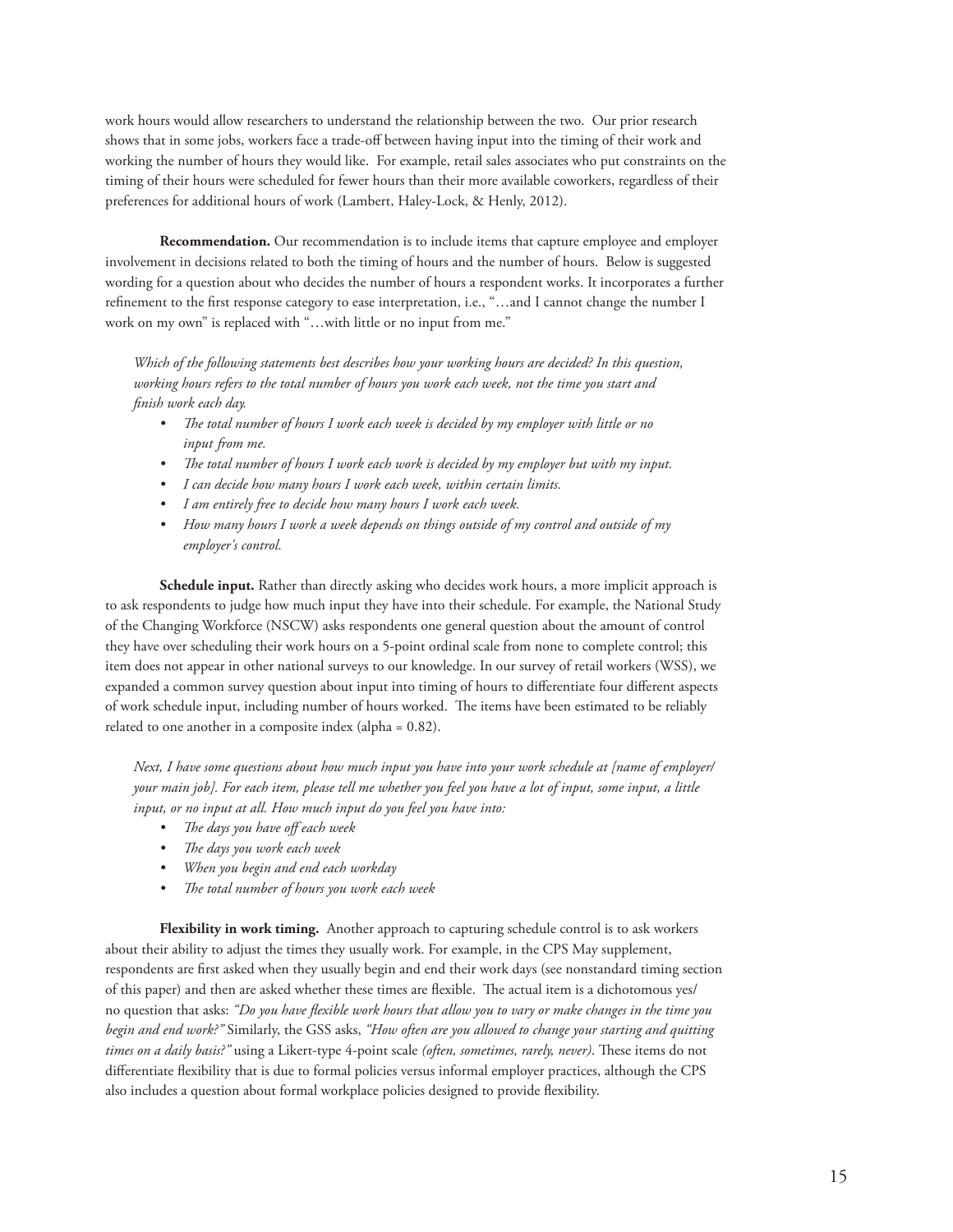**Recommendation.** The usefulness of an approach that follows questions about usual timing with questions about the ability to change it is enhanced when there is variation on the response scales (e.g., a Likert-type response scales rather than yes/no). Here is a possibility for new response categories for the CPS item:

 *Would you say it is not at all hard, not too hard, somewhat hard, or very hard to adjust the time you begin and end work?*

**Within-workday flexibility.** In addition to control over the total number of hours worked and the time work starts and end, some surveys (GSS, ISSP) also include a measure of the ability of workers to take time off during the workday. Recent research we have conducted with Lonnie Golden (Golden, Henly, & Lambert, 2013) suggests that this type of flexibility is especially important to the subjective well-being of workers paid by the hour. Thus, we think there may be value in more surveys adopting the GSS item that addresses difficulty taking time off during the day and also in considering whether there are other aspects of within-workday schedule control that researchers are missing.

 *How difficult is it to take time off during your work to take care of personal or family matters? [Not at all hard; Not too hard; Somewhat hard; Very hard]*

#### **5. Additional measures: Pay-status**

 Measures that accurately capture the pay status of the worker are critical to understanding the implications and nature of work schedules, especially the number of hours worked. The earnings of workers paid by the hour are a direct result of the number of hours worked, which is not the case for workers paid with a salary. Moreover, employers tend to manage labor costs in hourly and salaried jobs differently (Lambert et al. 2012). In our initial analyses of the NLSY97, hourly workers appear at a higher risk than non-hourly workers of fluctuating work hours, lack of control over the timing of work hours, and limited advance notice. Similarly, analyses we have conducted using data from the QWL module in the GSS show different patterns of relationships between measures of schedule flexibility and worker well-being for hourly and salaried workers (Golden et al. 2013).

The items researchers rely on to categorize whether workers are paid by the hour, by the salary, or in other ways varies in the national surveys. For example, in the NLSY97 (and in the GSS core), researchers are left to infer pay status from the time unit respondents use to report their job earnings: *"For your job with [employer name], what is the easiest way for you to report your total earnings before taxes or other deductions: hourly, weekly, annually, or on some other basis?"* Although the NLSY97 includes an internal check in which all non-hourly employees are asked whether they are paid by the hour, most surveys taking this approach do not ask for any further clarification. Researchers interested in differentiating members of the hourly and salaried workforce have to make inferences beyond the data at hand. Other surveys (the QWL module, CPS, PSID) ask respondents directly how they are paid.

 **Recommendation.** Establishing pay-status is critical to understanding the ramifications of work schedules for worker well-being and family economic security. A basic item that serves this purpose well is:

 *[In this job/in your main job,] are you salaried, paid by the hour, or paid some other way (please specify)? [If you have more than one job, think of the job in which you spend the most hours working each week.]*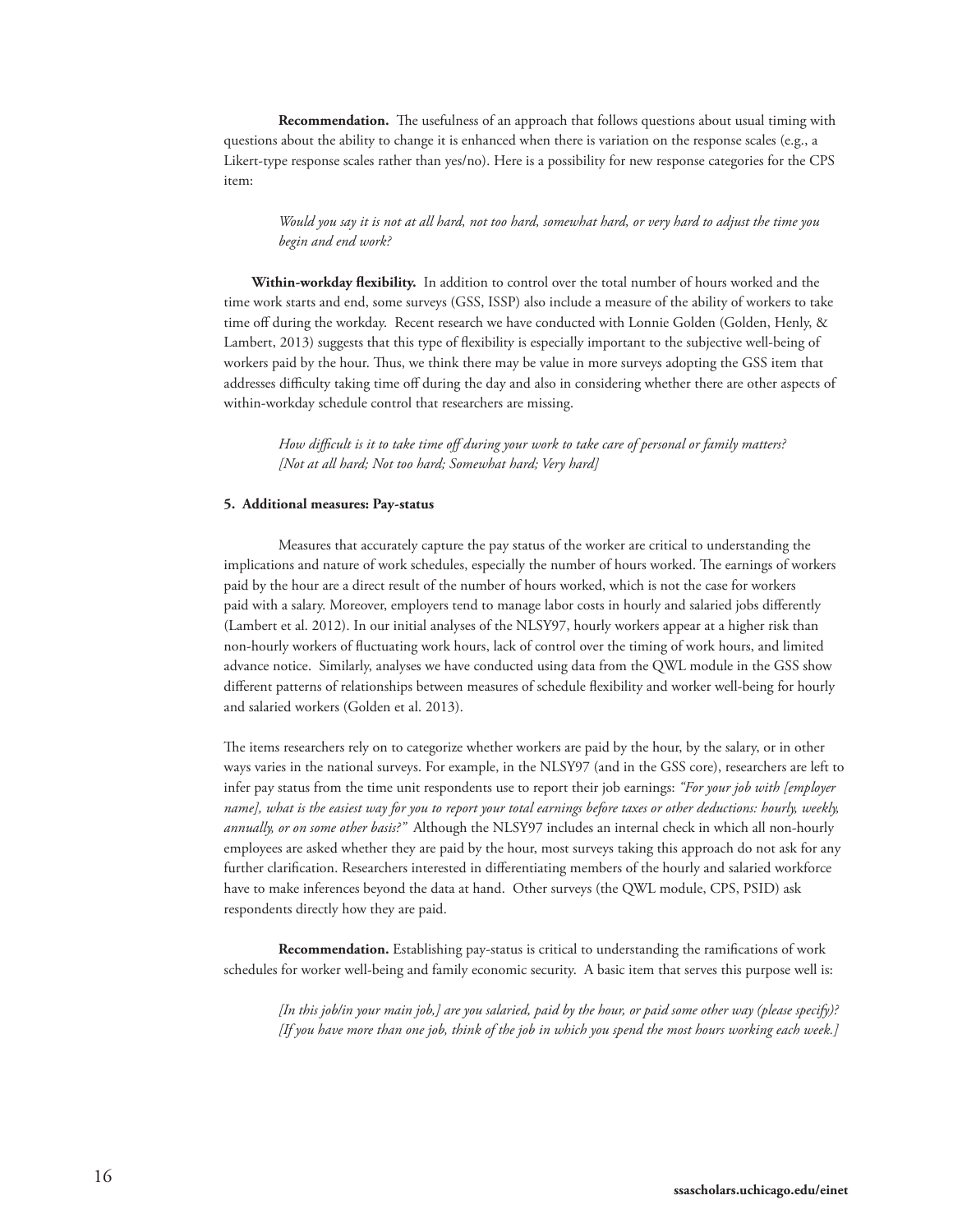Given the changing nature of work, it may be prudent to develop items that allow for a fuller range of possibilities. Here is an item that was used in the 1998 GSS Job Experience Supplement that might be modified for use today:

 *As of last week, did your main job pay an hourly wage, daily wage, weekly wage, monthly salary, annual salary, or other pay rate (e.g. piece rate, commission, wage + tips, and other mixed payment methods), irrespective of the time between payrolls and the use of bonuses or profit-sharing?*

#### **Conclusion**

 Understanding the structure and nature of working time and its ramifications for workers, families, and society continues to be of keen intellectual and practical interest to scholars and policy makers. In order to produce useful knowledge on the nature and ramifications of working time, measures need to fit the realities facing today's workers and incorporate recent conceptual and empirical advances. Mounting evidence suggests that employer scheduling practices are a growing source of precariousness in today's labor market, but much work remains to develop measures that provide an accurate picture of the prevalence and distribution of different dimensions of work schedules and that allow rigorous examination of their relationship to worker well-being and family economic security. In this working paper, we have suggested possibilities for measuring four aspects of work schedules for which there is growing evidence of their ramifications for worker and family well-being and economic security: usual and fluctuating hours, nonstandard working time, schedule predictability, and employee schedule control/input. These dimension may be best understood in the context of one another as well as other job qualities such as pay status. Therefore, future surveys might benefit from including a rich set of indicators that allow researchers to explore the relationship between each scheduling dimension for both salaried and hourly workers across a variety of jobs.

# **References**

 Boushey, H. (2008). Family friendly policies: Helping mothers make ends meet. *Review of Social Economy*, 66(1), 51-70.

 Carré, F., & Tilly, C. (2008). America's biggest low-wage industry: Continuity and change in retail jobs. *Center for Social Policy Publications*. Paper 22. http://scholarworks.umb.edu/csp\_pubs/22

 Connelly, R., & Kimmel, J. (2011). Role of nonstandard work status in parental caregiving. *Eastern Economic Journal*, 37, 248–69.

 Golden, L. (2001). Flexible work schedules: What are we trading off to get them? *Monthly Labor Review*, 124(3), 50–67.

 Golden, L., Henly, J.R., & Lambert, S. (2013). Work schedule flexibility: A contributor to happiness? *Journal of Social Research and Policy,* 4(2), 107–35.

 Golden, L., & Wiens-Tuers, B. (2005). Mandatory overtime work in the United States: Who, where, and what? *Labor Studies Journal*, 30(1), 1-26.

 Gottschalk, P., & Moffitt, R. (2009). The rising instability of U.S. earnings. *Journal of Economic Perspectives,* 23(4), 3–24.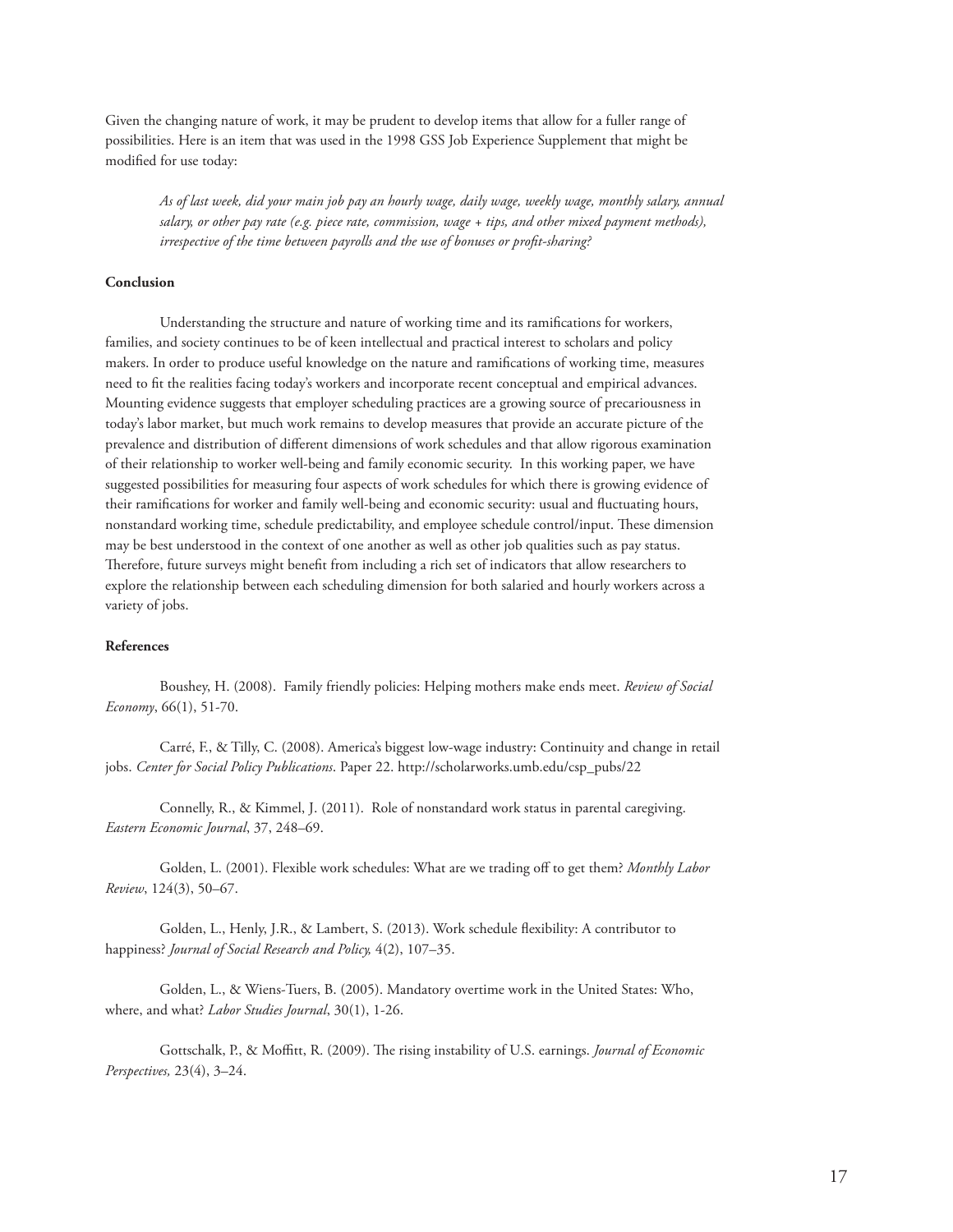Haley-Lock, A. (2011). Place-bound jobs at the intersection of policy and management: Employer practices in Seattle, Chicago and Vancouver restaurant chains. *American Behavioral Scientist*, 55(7), 823–42.

 Han, W-J. (2008). Shift work and child behavioral outcomes. *Work, Employment, & Society*, 22(1), 67-87.

 Han, W-J., & Miller, D. P. (2009). Parental work schedules and adolescent depression. *Health Sociology Review*, 18(1), 37–50.

 Han, W-J., Miller, D. P., & Waldfogel, J. (2010). Parental work schedules and adolescents' risky behaviors. *Developmental Psychology*, 46(5), 1245–67.

 Henly, J. R., & Lambert, S. (2014). Unpredictable work timing in retail jobs: Implications for employee work-life outcomes. *Industrial and Labor Relations Review,* 67(3), 986–1016.

 Henly, J.R., Shaefer, L., & Waxman, E. (2006). Nonstandard work schedules: Employer- and employee-driven flexibility in retail jobs. *Social Service Review*, 80(4), 609–34.

 Kelly, E.L., Moen, P., Tranby, E. (2011). Changing workplaces to reduce work-family conflict: Schedule control in a white-collar organization. *American Sociological Review*, 76(2), 265–90.

 Lyness, K.S., Gornick, J.G., Stone, P., & Grotto, A.R. (2012). It's all about control: Worker control over schedule and hours in cross-national context. *American Sociological Review*, 20(10), 1–27.

 Lambert, Susan J. 2008. Passing the buck: Labor flexibility practices that transfer risk onto hourly workers. *Human Relations*, 61(9), 1203–27.

 Lambert, S.J., Haley-Lock, A., & Henly, J.R. (2012). Schedule flexibility in hourly jobs: Unanticipated consequences and promising directions. *Community, Work and Family*, 15(3), 293–315.

 Li, J., Johnson, S. E., Han, W., Andrews, S., Kendall, G., Strazdins, L., Dockery, A. (2013). Parents' nonstandard work schedules and child wellbeing: A critical review of the literature. Online: http://www.wzb.eu/sites/default/files/publikationen/postprints/li\_parents\_nonstandard\_work\_schedules\_ and\_child\_wellbeing.pdf

 Luce, S., & Fujita, N. (2012). Discounted jobs: How retailers sell workers short. New York: CUNY Murphy Center and the Retail Action Project. http://retailactionproject.org/wp-content/ uploads/2012/03/7-75\_RAP+cover\_lowres.pdf

 Luce, S., Hammad, S., & Sipe, D. (2014). *Short-shifted*. Murphy Institute, City University of New York and Retail Action Project, New York. http://retailactionproject.org/wp-content/uploads/2014/09/ ShortShifted\_report\_FINAL.pdf

 McCrate, E. (2012). Flexibility for whom? Control over work schedule variability in the US. *Feminist Economics*, 18(1), 39–72.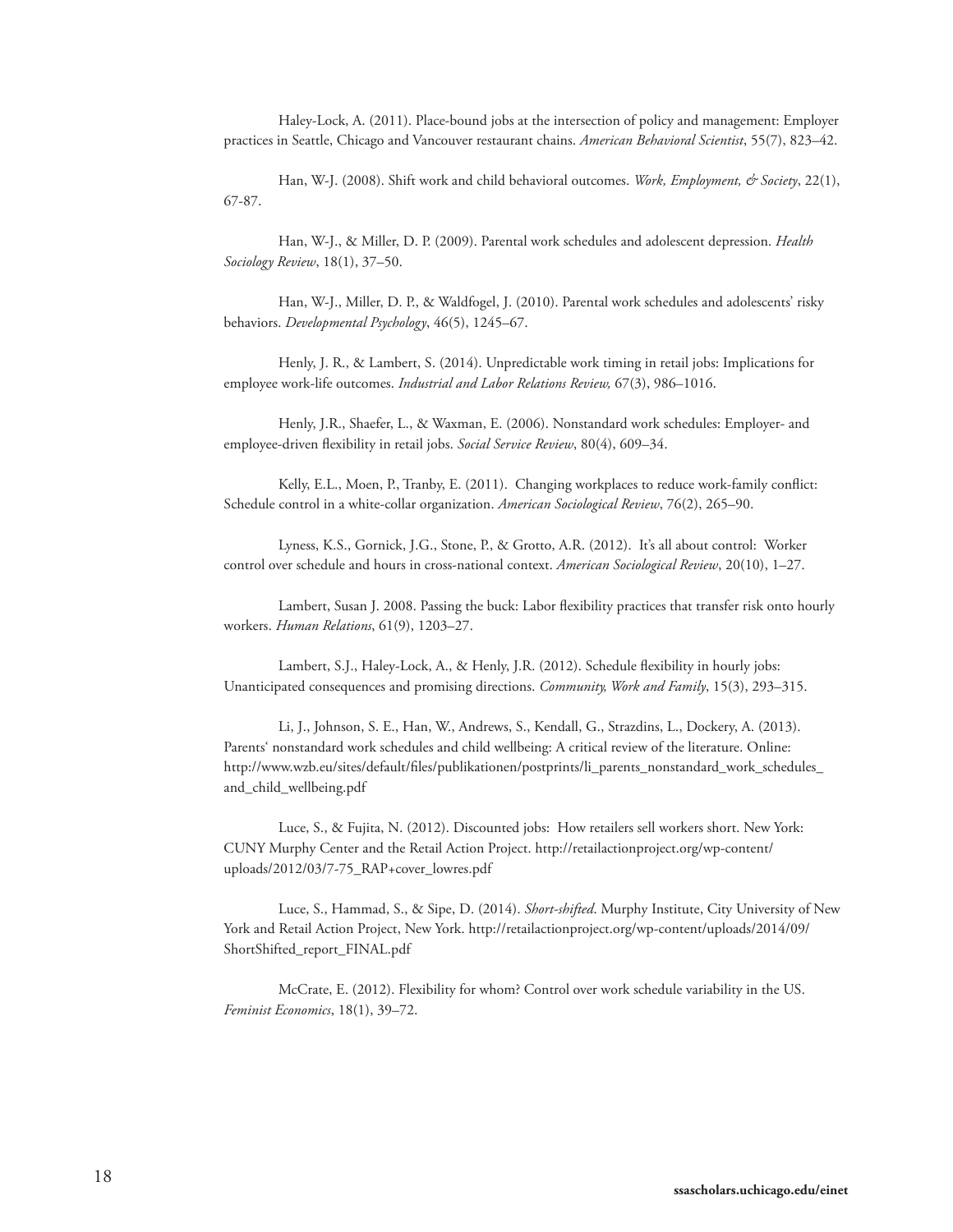McCrate, E., Lambert, S.J., & Henly, J.R. (2013). Schedule instability and unpredictability as sources of underemployment among hourly workers in Canada. Annual Meeting of the American Economic Association/Allied Social Sciences Association, San Diego, CA.

 Miller, D.P., & Han, W. (2008). Maternal nonstandard work schedules and adolescent overweight. *American Journal of Public Health*, 98(8), 1495–1502.

 Perry-Jenkins, M. (2005). Work in the working class: Challenges facing workers and their families. In Bianchi, S.M., Casper, L.M., & R.B. King (Eds.), *Work, family, health and well-being* (pp. 453–72). Mahwah, NJ: Erlbaum.

 Presser, Harriet B. 2003. *Working in a 24/7 economy: Challenges for American families*. New York: Russell Sage Foundation.

 Presser, H. B., & Ward, B. W. (2011). Nonstandard work schedules over the life course: A first look. *Monthly Labor Review*, 3–16.

 Wight, V.R., Raley, S.B., & Bianchi, S.M. (2008). Time for children, one's spouse, and oneself among parents who work nonstandard hours. *Social Forces*, 87, 243–74.

 Zeytinoglu, I.U., Lillevik, W., Seaton, B., and Moruz, J. (2004). Part-time and casual work in retail trade: Stress and other factors affecting the workplace. *Relations Industrielles*, 59(3), 516–44.

# **A P P E N D I X A**  POSSIBLE MEASURES OF PRECARIOUS WORK SCHEDULES

# **1. WORK HOURS**

#### *A. Usual work hours*

How many hours a week do you usually work for pay [in this job/at all jobs/in your main job]?

# *B. Work-hour fluctuations (greatest and fewest hours worked)*

- In the [last month, past three months, past year], what is the greatest number of hours you worked in a week, at all paid jobs? Please consider all hours, including any extra hours, overtime, work you did at home for your job, and time you spent on work that may not have been directly billable or compensated.
- In the [last month, past three months, past year], what is the fewest number of hours you worked in a week, at all paid jobs? Please do not include weeks in which you missed some or all hours because of illness, vacation, or other personal obligations.
- What is the greatest number of hours you've worked in a week, at all jobs? Please consider all hours, including any extra hours, overtime, work you did at home, and so forth.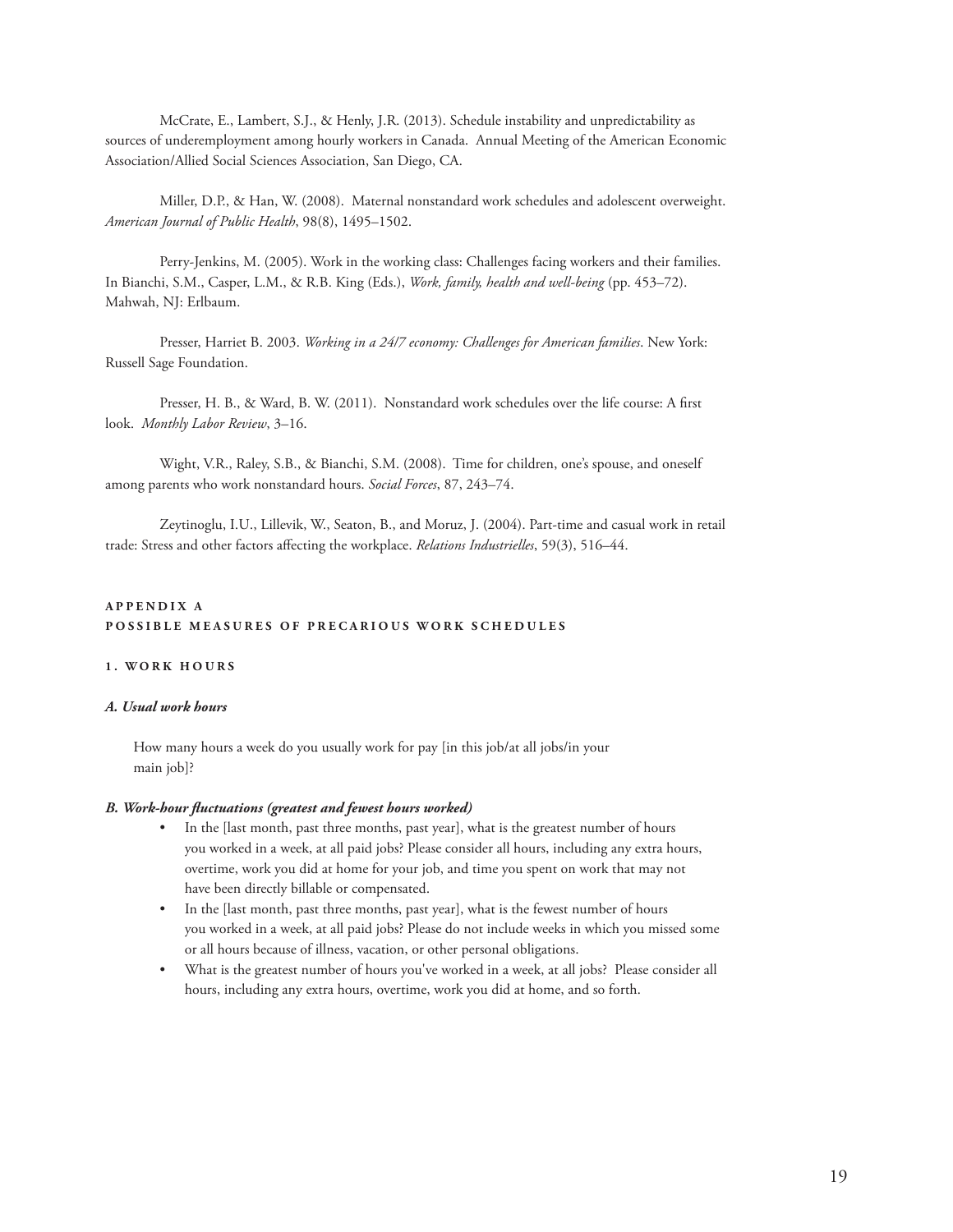#### **2. NONSTANDARD TIMING**

#### *A. See section on calendar approaches (pp. 13–16)*

#### *B. Start and end time: Usual and fluctuating*

- Over the past (month, 3 months, year), what time do you usually start this job?
- Over the past (month, 3 months, year), what is the earliest time you've started work on this job, either on a weekday or weekend?
- Over the past (month, 3 months, year), what time do you usually stop working on this job?
- Over the past (month, 3 months, year), what is the latest time you've stopped working on this job?

#### *C. Types of work shifts*

Please answer yes or no to each of the following. Do you usually work: [Or, please say whether you usually, sometimes, rarely, or never work…]

- Some daytime hours between 8 a.m. and 6 p.m.
- Some evening hours after 6 p.m.
- Some overnight hours between midnight and 8 a.m.
- Some early morning hours before 8 a.m.
- Some rotating shifts
- Some weekend hours

#### **PREDICTABILITY**

#### *A. Advance notice*

How far in advance do you usually know what days and hours you will need to work?

- One day or less in advance
- 2 to 3 days in advance
- 4 to 7 days in advance
- Between 1 and 2 weeks in advance
- Between 3 and 4 weeks in advance
- More than 4 weeks in advance
- My schedule never changes

### *B. Last-minute changes*

 • Do you ever have to go to work unexpectedly (on your main job) at times when you are not scheduled to work?

[If answered yes] How many times has this happened in the last 30 days?

 • Do you sometimes unexpectedly have to work (on your main job) more than an hour later than you are scheduled to work?

[If answered yes] How many times has this happened in the last 30 days?

Are you ever sent home early from a scheduled shift? [If answered yes] How many times has this happened in the last 30 days?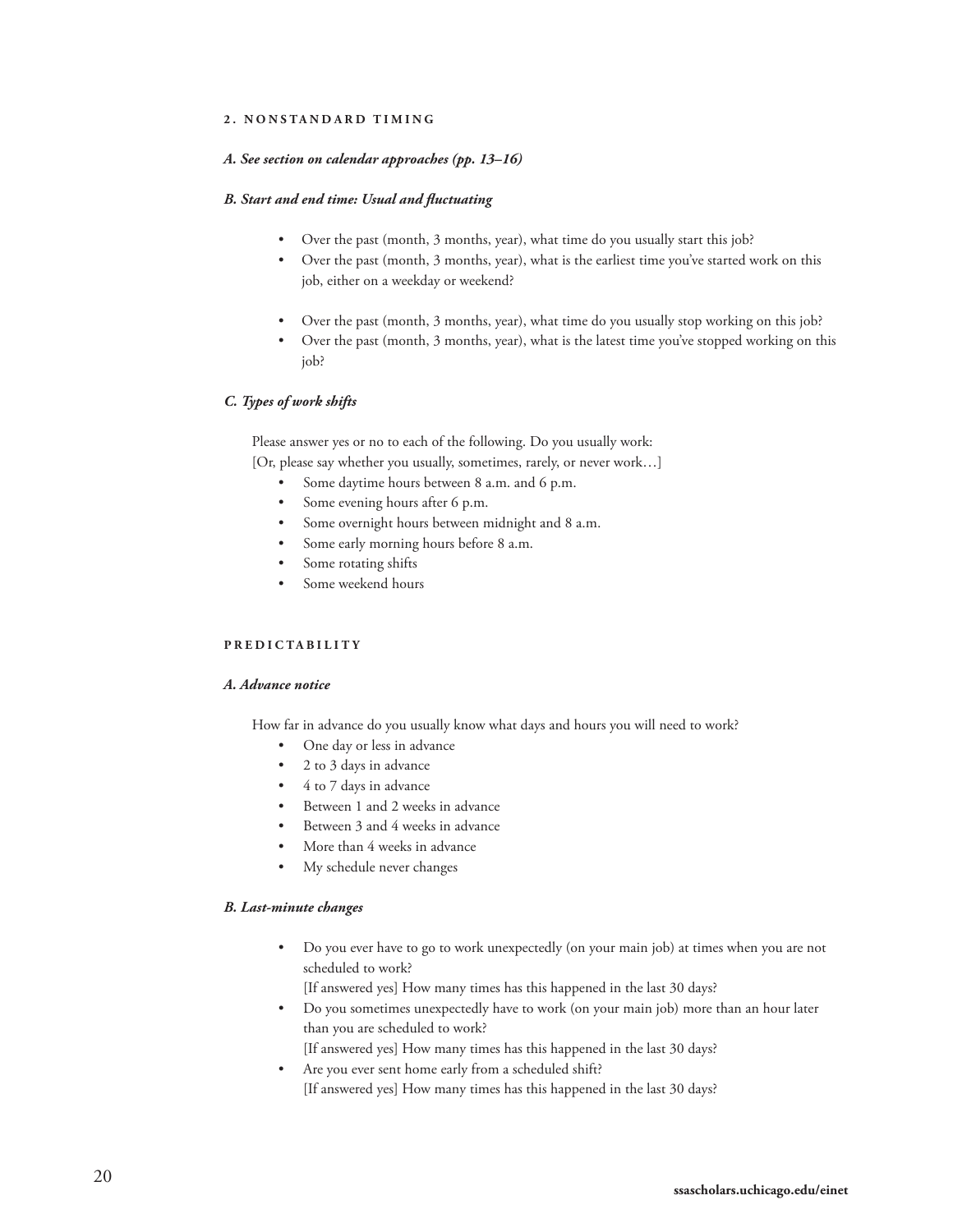- Are you ever told not to come into work even though you were originally scheduled to work? [If answered yes] How many times has this happened in the last 30 days?
- Are your work hours ever cut unexpectedly, such as by being sent home early or told not to come in to work?
- [If answered yes] How many times has this happened in the last 30 days?
- Last minute adjustments are often made to my schedule (strongly agree, agree, disagree, strongly disagree)

# *C. Perceived predictability: Anticipation of work hours*

You can easily anticipate what days and times you'll be working week-to-week. (strongly agree, agree, disagree, strongly disagree)

# **4. SCHEDULE CONTROL**

# *A. Employer v. employee control: Who decides?*

Which of the following statements best describes how your working hours are decided? By working hours we mean **the time you start and finish work**, and not the total hours you work per week or month.

- Starting and finishing times are decided by my employer and I cannot change them on my own.
- Starting and finishing times are decided by my employer but with my input.
- I can decide the the time I start and finish work, within certain limits.
- I am entirely free to decide when I start and finish work.
- When I start and finish work depends on things outside of my control and outside of my employer's control.

Which of the following statements best describes how your working hours are decided? In this question, working hours refers to the **total number of hours you work each week**, not the time you start and finish work each day.

- The total number of hours I work each week is decided by my employer and I cannot change the number I work on my own.
- I can decide how many hours I work each week, within certain limits.
- I am entirely free to decide how many hours I work each week.
- How many hours I work a week depends on things outside of my control and outside of my employer's control.

Which of the following statements best describes how your working hours are decided? In this question, working hours refers to the **total number of hours you work** each week, not the time you start and finish work each day.

- The total number of hours I work each week is decided by my employer with little or no input from me.
- The total number of hours I work each week is decided by my employer but with my input.
- I can decide how many hours I work each week, within certain limits.
- I am entirely free to decide how many hours I work each week.
- How many hours I work a week depends on things outside of my control and outside of my employer's control.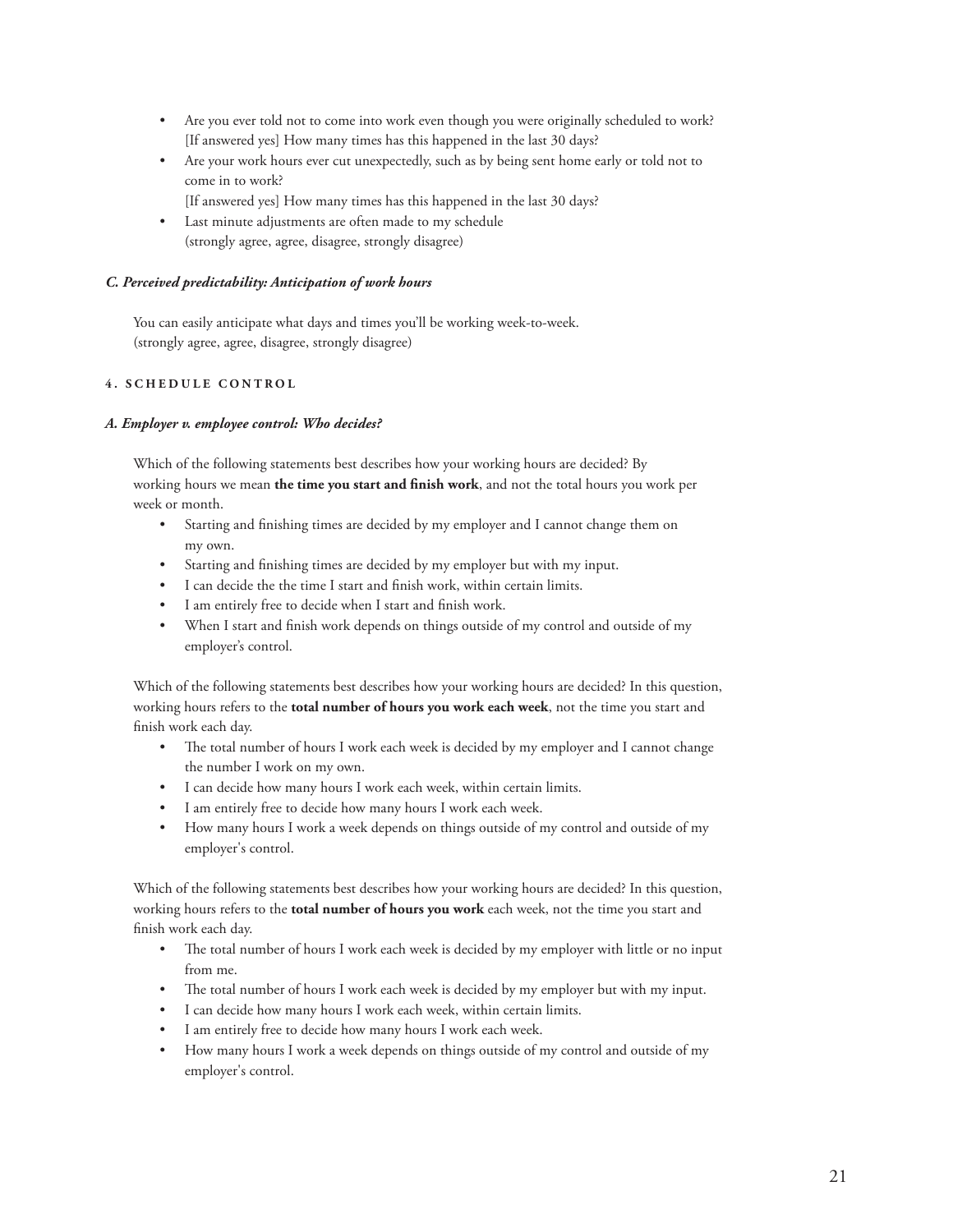# *B. Schedule input*

Next, I have some questions about how much input you have into your work schedule at [name of employer/your main job]. For each item, please tell me whether you feel you have a lot of input, some input, a little input, or no input at all. How much input do you feel you have into:

- The days you have off each week
- The days you work each week
- When you begin and end each workday
- The total number of hours you work each week

#### *C. Control over starting and ending times*

Would you say it is not at all hard, not too hard, somewhat hard, or very hard to adjust the time you begin and end work?

#### *D. Within-workday flexibility*

How difficult is it to take time off during your work to take care of personal or family matters? [not at all hard; not too hard; somewhat hard; very hard]

- I start and finish work, within certain limits.
- I am entirely free to decide when I start and finish work.
- When I start and finish work depends on things outside of my control and outside of my employer's control.

#### **5. PAY-STATUS**

[In this job/in your main job,] are you salaried, paid by the hour, or paid some other way (please specify)? [If you have more than one job, think of the job in which you spend the most hours working each week.]

As of last week, did your main job pay an hourly wage, daily wage, weekly wage, monthly salary, annual salary, or other pay rate (e.g. piece rate, commission, wage + tips, and other mixed payment methods), irrespective of the time between payrolls and the use of bonuses or profit-sharing?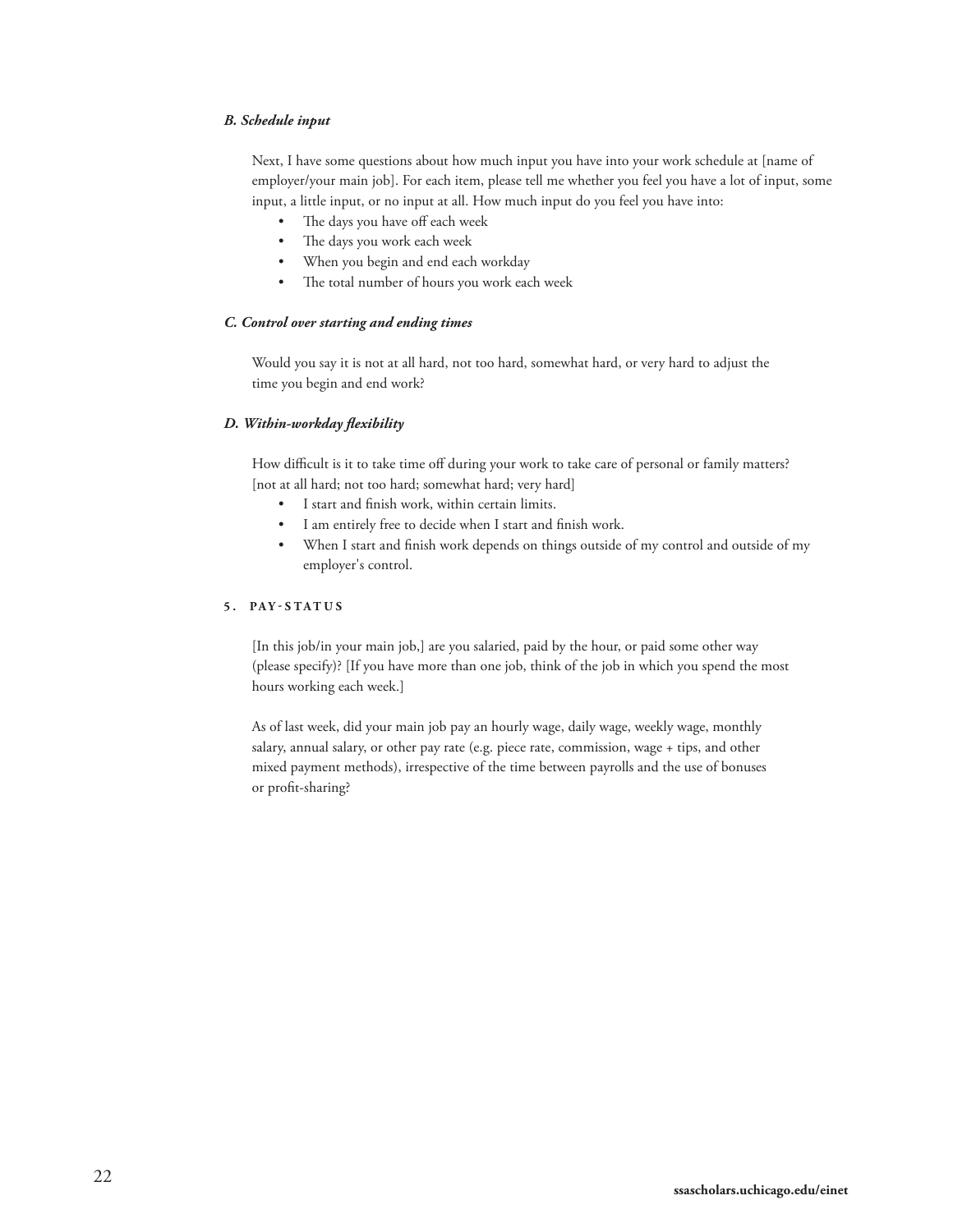#### **APPENDIX B**

# **SUPPORTING TABLES**

For additional tables from the NLSY97 see: https://ssascholars.uchicago.edu/sites/default/files/workscheduling-study/files/lambert.fugiel.henly\_.precarious\_work\_schedules.august2014\_0.pdf

|                   |                                                                  | Work hour instability* |                              | Weekly hours worked in prior month (means) |       |    |            |  |  |
|-------------------|------------------------------------------------------------------|------------------------|------------------------------|--------------------------------------------|-------|----|------------|--|--|
|                   | Instability<br>Any<br>ratio<br>ratio<br>fluctuation<br>(overall) |                        | Instability<br>(if hrs vary) | Fewest                                     | Usual |    | Hour range |  |  |
| All employees     | 74%                                                              | 0.37                   | 0.49                         | 31                                         | 37    | 41 | 10         |  |  |
| Full-time $(35+)$ | 70%                                                              | 0.22                   | 0.32                         | 37                                         | 43    | 47 | 10         |  |  |
| Part-time         | 83%                                                              | 0.72                   | 0.87                         | 17                                         | 22    | 28 | 11         |  |  |
| Men               | 78%                                                              | 0.36                   | 0.46                         | 33                                         | 40    | 46 | 12         |  |  |
| <b>Women</b>      | 70%                                                              | 0.37                   | 0.53                         | 29                                         | 33    | 37 | 8          |  |  |
| White             | 74%                                                              | 0.38                   | 0.51                         | 31                                         | 36    | 41 | 10         |  |  |
| <b>Black</b>      | 73%                                                              | 0.33                   | 0.45                         | 31                                         | 38    | 42 | 11         |  |  |
| Hispanic          | 73%                                                              | 0.35                   | 0.48                         | 33                                         | 39    | 43 | 10         |  |  |

**Appendix B. Table 1: Hour fluctuations (hourly only)**

\*Any fluctuation = share of employees for whom greatest hours > fewest hours. Instability ratio = (greatest – fewest) ÷ usual, or 0 if greatest = fewest. "Overall" refers to the estimated mean among all employees in each group; "if hrs vary" refers to the mean conditional on any fluctuation.

**Appendix B. Table 2: Hour fluctuations (non-hourly only)**

|                   |                    | Work hour instability*                                                     |      | Weekly hours worked in prior month (means) |       |          |            |  |  |
|-------------------|--------------------|----------------------------------------------------------------------------|------|--------------------------------------------|-------|----------|------------|--|--|
|                   | Any<br>fluctuation | Instability<br>Instability<br>ratio<br>ratio<br>(overall)<br>(if hrs vary) |      | Fewest                                     | Usual | Greatest | Hour range |  |  |
| All employees     | 74%                | 0.32                                                                       | 0.43 | 37                                         | 42    | 48       | 12         |  |  |
| Full-time $(35+)$ | 73%                | 0.24                                                                       | 0.33 | 40                                         | 46    | 52       | 12         |  |  |
| Part-time         | 79%                | 0.75                                                                       | 0.95 | 15                                         | 20    | 25       | 11         |  |  |
| Men               | 76%                | 0.35                                                                       | 0.45 | 38                                         | 45    | 52       | 14         |  |  |
| Women             | 71%                | 0.29                                                                       | 0.40 | 35                                         | 40    | 45       | 10         |  |  |
| White             | 76%                | 0.32                                                                       | 0.42 | 37                                         | 43    | 49       | 12         |  |  |
| <b>Black</b>      | 68%                | 0.34                                                                       | 0.51 | 34                                         | 40    | 45       | 11         |  |  |
| <b>Hispanic</b>   | 60%                | 0.28                                                                       | 0.46 | 36                                         | 41    | 46       | 10         |  |  |

\*Any fluctuation = share of employees for whom greatest hours > fewest hours. Instability ratio = (greatest – fewest) ÷ usual, or 0 if greatest = fewest. "Overall" refers to the estimated mean among all employees in each group; "if hrs vary" refers to the mean conditional on any fluctuation.